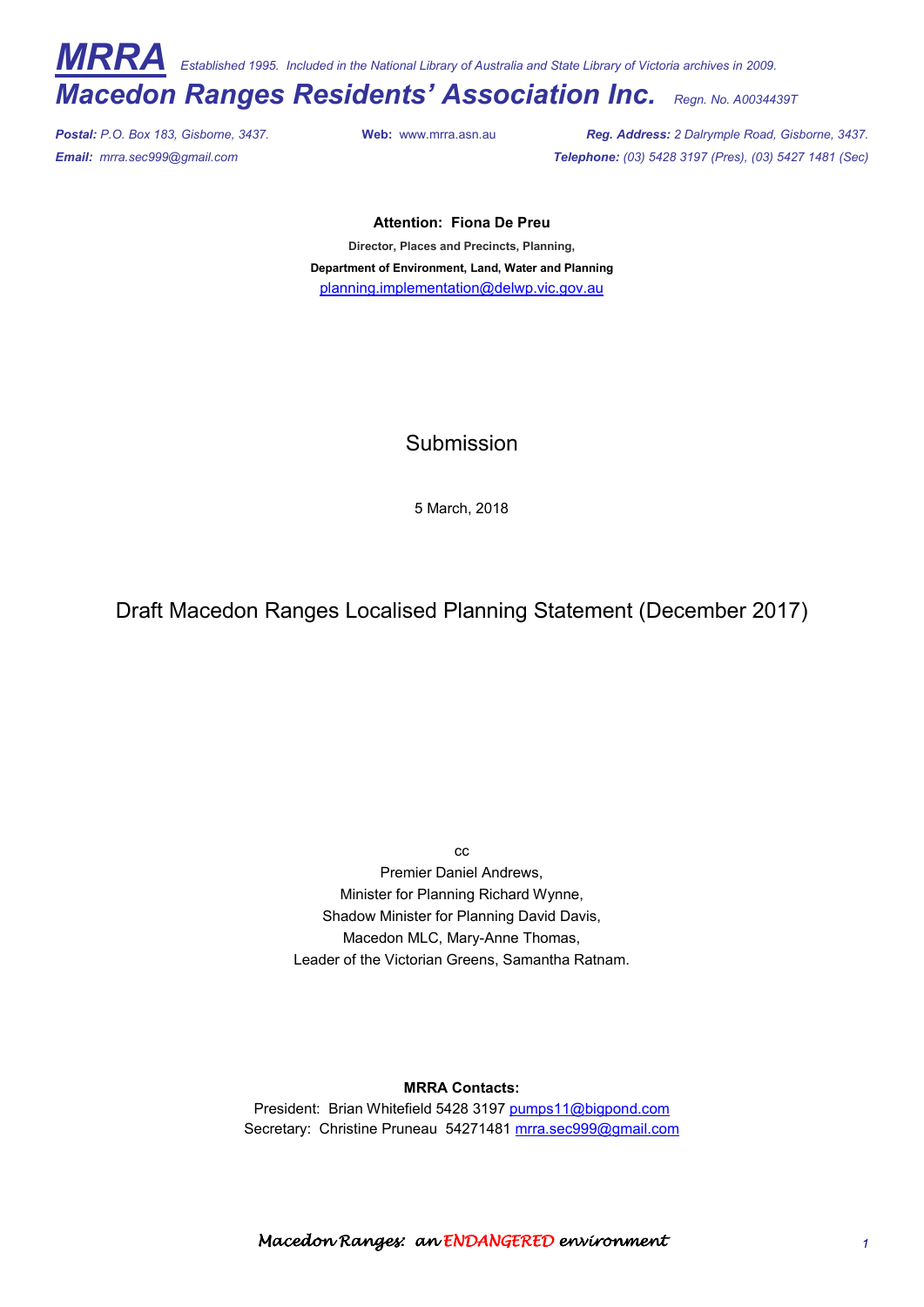# **Contents**

| $\mathbf{1}$   |     |  |
|----------------|-----|--|
|                | 1.1 |  |
| $\overline{2}$ |     |  |
|                | 2.1 |  |
|                | 2.2 |  |
| 3              |     |  |
|                | 3.1 |  |
|                | 3.2 |  |
|                | 3.3 |  |
| 4              |     |  |
|                |     |  |
|                |     |  |
|                |     |  |
|                |     |  |
| 5              |     |  |
| 6              |     |  |
|                | 6.1 |  |
|                | 6.2 |  |
|                | 6.3 |  |
|                | 6.4 |  |
|                | 6.5 |  |
| 7              |     |  |
| 8              |     |  |
| 9              |     |  |
|                |     |  |
|                |     |  |
|                |     |  |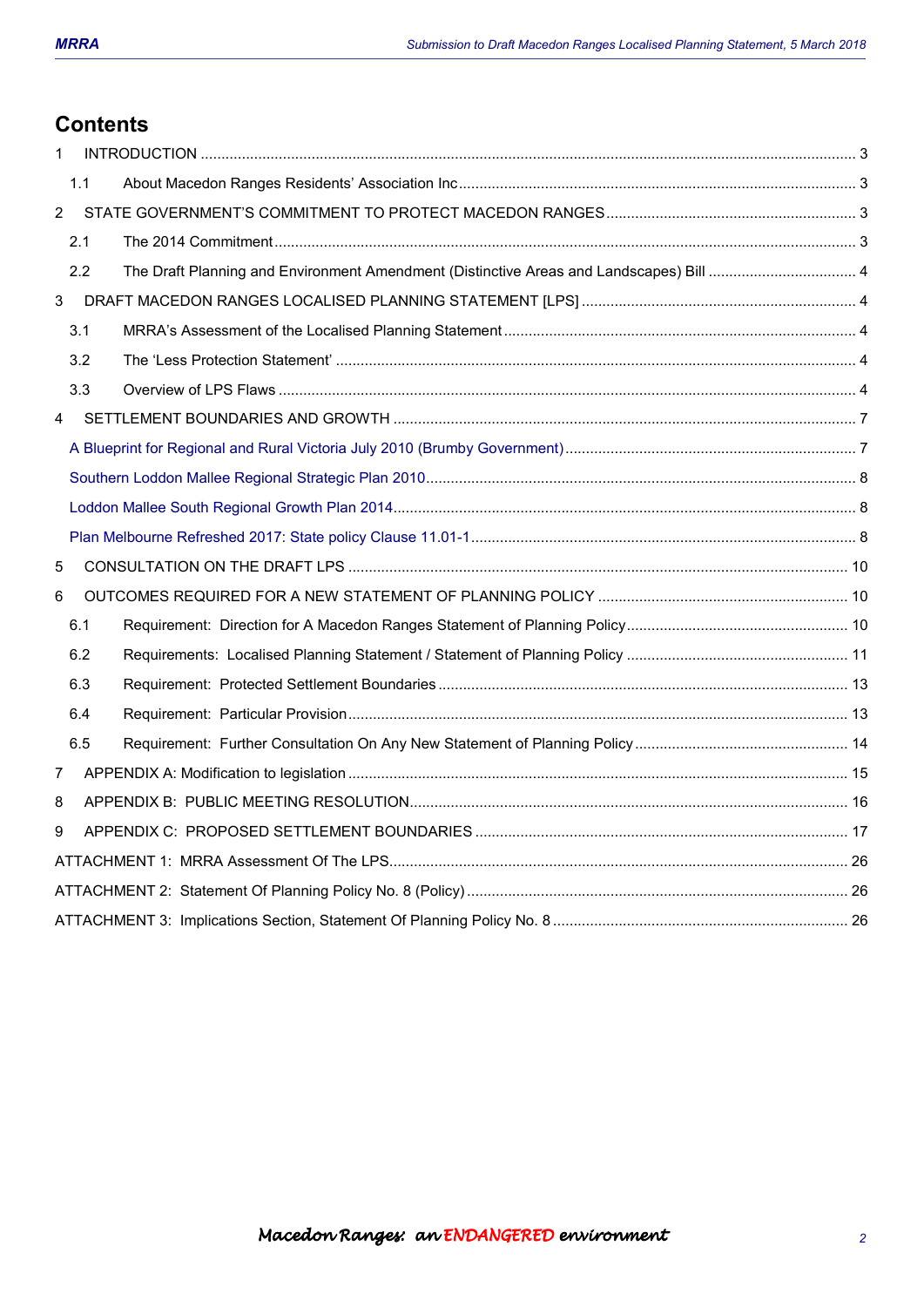# 1 INTRODUCTION

## **1.1 About Macedon Ranges Residents' Association Inc**

Macedon Ranges Residents' Association is a not-for-profit, non-party political, volunteer community group, established in 1995. Its purposes include:

- *Ensuring the high quality of the Shire's environment is conserved and enhanced, and*
- *Pursuing ongoing recognition and protection of Macedon Ranges as an area of State level significance, outstanding natural beauty and conservation significance.*

The Association has pursued State level protection for Macedon Ranges for almost 20 years, and has participated in the following activities related to the current draft Localised Planning Statement:

- a) Attended an announcement by Macedon MP Mary-Anne Thomas of the draft Planning and Environment Act Amendment (Distinctive Areas and Landscapes) Bill in New Gisborne on 15/12/17
- b) Prepared an *"Assessment Of Protection Measures Proposed For Macedon Ranges: 2017 Legislation And Draft Localised Planning Statement 5 January, 2018"* and provided copies to MRSC councillors and CEO, the Minister for Planning and Macedon MP Mary-Anne Thomas.
- c) Met with Department of Environment, Land, Water and Planning representatives in Gisborne on 1/2/18 to discuss MRRA's Assessment of the LPS.
- d) Attended all Localised Planning Statement 'drop-ins ' held during January / February 2018.
- e) Met with Mary-Anne Thomas in Gisborne on 23/2/18 to discuss the Localised Planning Statement.

# 2 STATE GOVERNMENT'S COMMITMENT TO PROTECT MACEDON RANGES

## **2.1 The 2014 Commitment**

Macedon Ranges Shire residents believed the State government when in 2014 it recognised that in Macedon Ranges *"inappropriate development risks destroying the area"*, and promised:

*"Labor will legislate to protect this iconic and historic region...* 

*We will use SPP No. 8 as the basis for legislative protection...* 

*Labor's plan for the Macedon Ranges will provide the highest level of protection possible against inappropriate development...* 

*Under Labor, the beauty, heritage and unique characteristics of the Macedon Ranges will be protected for good."* 

Macedon Ranges Shire residents again believed the Minister for Planning when he visited Gisborne in 2015 to announce appointment of the Macedon Ranges Protection Advisory Committee, and in 2017 when he announced he accepted all twelve of the Committee's recommendations.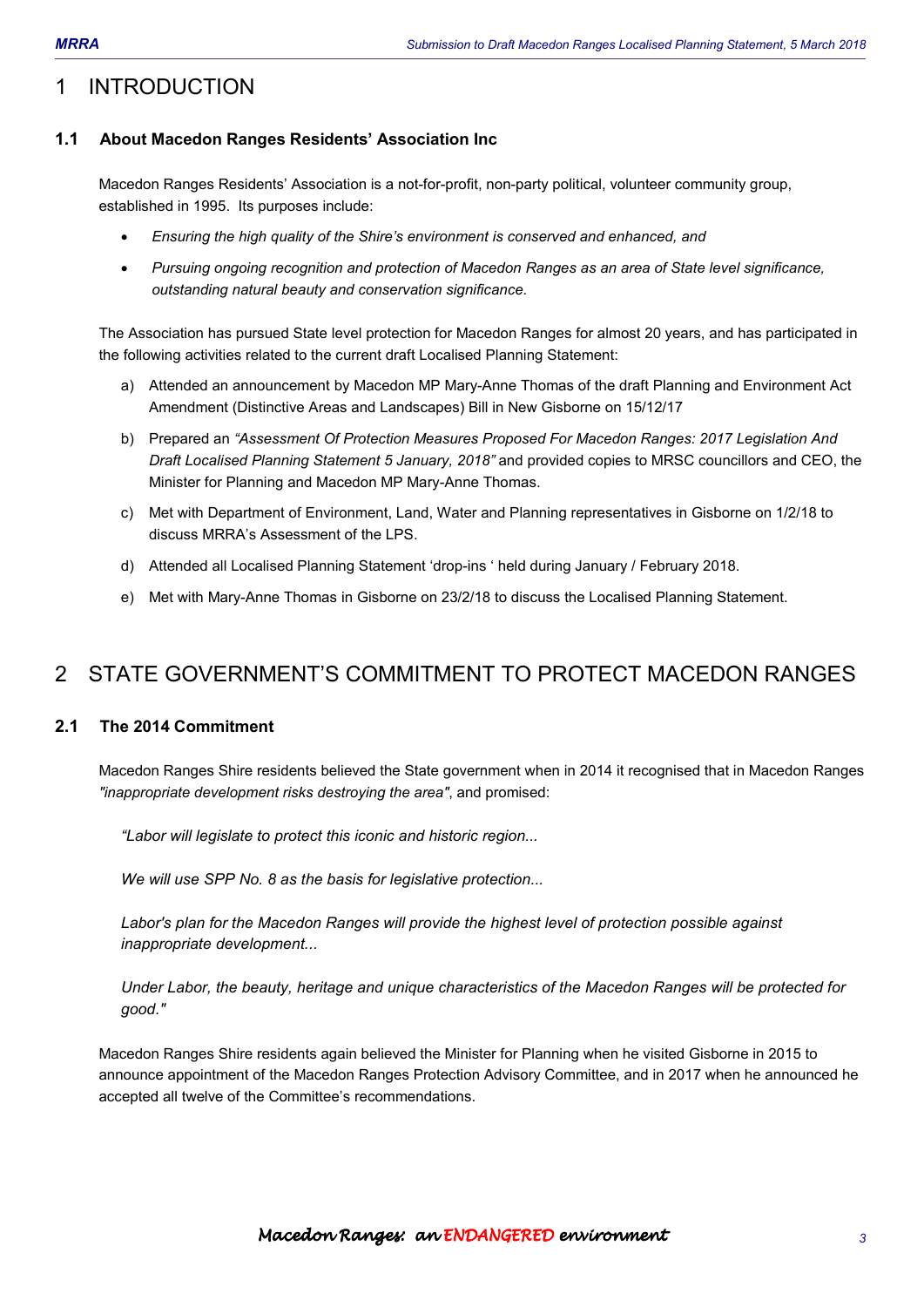### **2.2 The Draft Planning and Environment Amendment (Distinctive Areas and Landscapes) Bill**

The Bill is currently progressing through parliament. While the Association has sought some modifications to strengthen the Bill (included at Appendix A), it nevertheless applauds and supports the Bill, and considers it landmark legislation, not only for Macedon Ranges Shire, but for Victoria. In this regard, it is redolent of the Hamer era, and of the equally landmark Green Wedge legislation introduced in 2002 by the Bracks government.

The legislation provides for sensitive areas of Victoria that are threatened by damaging actions and irreversible land use change to become 'declared areas', and requires a Statement of Planning Policy to be prepared for these declared areas. The Minister's statements in the second reading speech (Hansard, 14 December, 2017), that *"The*  bill is a landmark because it will protect the iconic and historic Macedon Ranges region. It will protect the natural *beauty of the ranges and preserve cultural, environmental and rural values*", again gave confidence that the special qualities and needs of the Macedon Ranges region were understood.

**Then came the draft Localised Planning Statement, where the good news came to a screeching halt.** 

# 3 DRAFT MACEDON RANGES LOCALISED PLANNING STATEMENT [LPS]

#### **3.1 MRRA's Assessment of the Localised Planning Statement**

MRRA addressed the LPS' deficiencies in detail in its *"Assessment Of Protection Measures Proposed For Macedon Ranges: 2017 Legislation And Draft Localised Planning Statement 5 January, 2018"*.

The Association circulated the "Assessment" to Macedon Ranges Shire councillors and CEO, the Minister for Planning the Hon. Richard Wynne and Macedon MP Mary-Anne Thomas before publishing it to our website. We have received acknowledgment from the Department that MRRA's Assessment is viewed as a submission, however we also include it as part of this submission at Attachment 1 for completeness.

#### **3.2 The 'Less Protection Statement'**

From its Assessment, the Association concluded the draft LPS failed to provide any protection whatsoever to Macedon Ranges. In fact, it undermines existing protections and planning controls and provides even less protection than available today. **The Association recommended a complete rewrite, not as a Localised Planning Statement but as the Statement of Planning Policy required by the draft Bill, with further community consultation.** 

It is understood that the State government intends to transform the draft LPS into the Statement of Planning Policy required by the proposed legislation (replacing Statement of Planning Policy No 8), without any further community consultation.

**This is unacceptable, as is LPS's inaccurate claim that SPP8 has been "superseded" by the Victoria Planning Provisions.** Statement of Planning Policy No. 8 prevents inappropriate land use and development. As we have learned to our bitter regret, the Victoria Planning Provisions do not. A copy of SPP8 policy is at Attachment 2.

### **3.3 Overview of LPS Flaws**

It is as if the draft Localised Planning Statement has been written in a vacuum, by someone with no connection to or knowledge of or empathy with this place, and with total disregard and disrespect for the area's sensitivities, natural resources, special attributes, rural character and community values.

#### Macedon Ranges: an ENDANGEREDenvironment environment environment *4*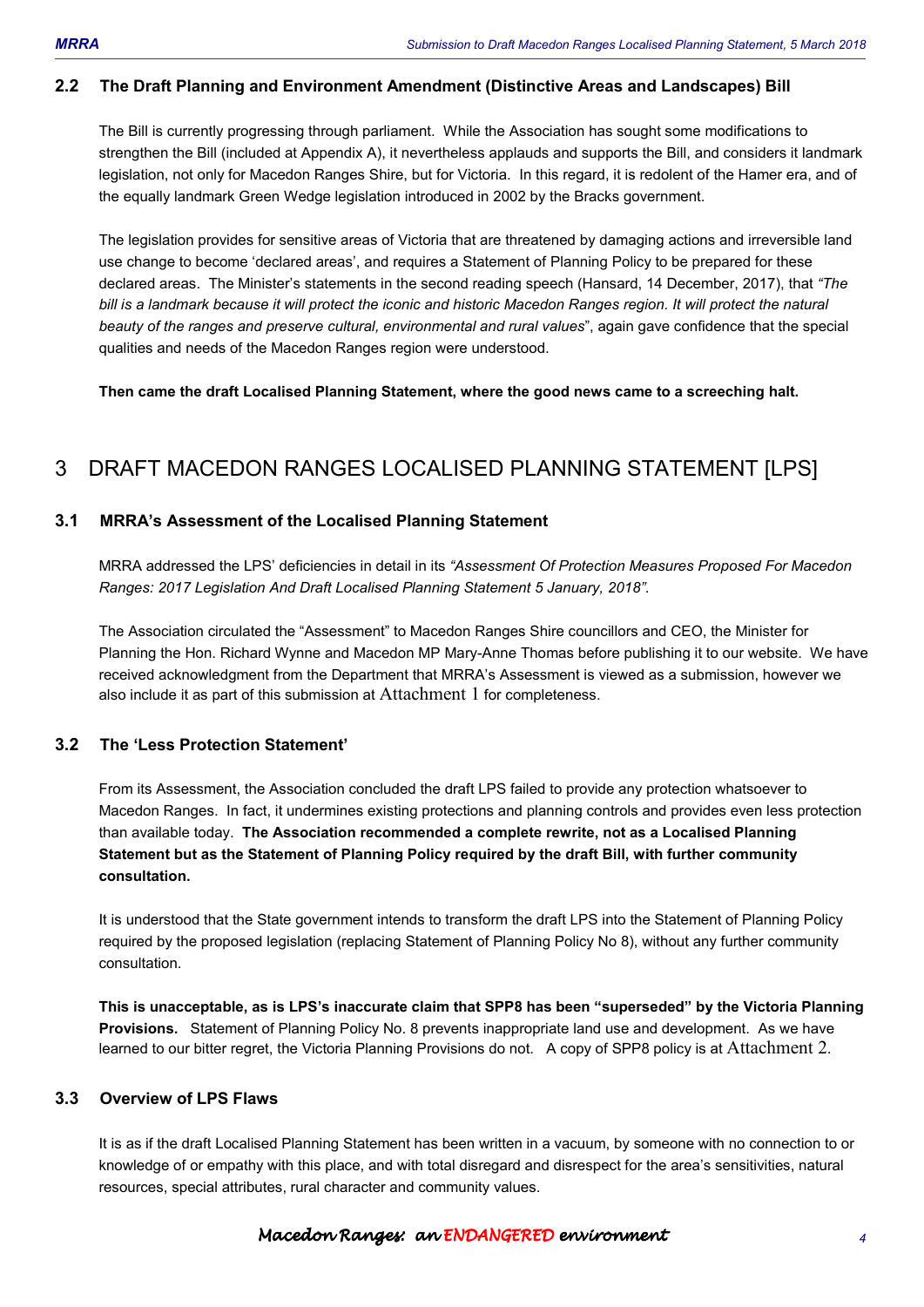The LPS parades, and is touted, as "protection" but in reality it is a covert and hideous growth plan on an unprecedented scale, which seems to regard Macedon Ranges as just so much real estate. It turns one of Victoria's most environmentally fragile and sensitive areas into a metropolitan growth area.

The draft LPS' direction is highly characteristic of the previous Macedon Ranges council's obsessive priority for economic development and growth, a direction which saw community satisfaction fall a full 6 points in the 2016 Community Satisfaction Survey (to 48), and seven (of nine) new councillors elected at the 2016 Council election. *That* was the Council that in 2016 told the Macedon Ranges Protection Advisory Committee Macedon Ranges already had enough protection, that ignored its adopted Settlement Strategy, that promoted a \$40 million equine centre and large-scale commercial development at Hanging Rock.

The Shire's new councillors, and the Macedon Ranges community, were not consulted on the preparation of the draft Localised Planning Statement.

The document serves narrow interests, certainly not the public or community or environment's interests.

**This must be corrected.** Protected from over-development, this Shire can provide far more pleasure to far more people than the few whose interests would be served by the unprecedented development the draft LPS introduces.

### **In summary, the draft Localised Planning Statement:**

- 1) Comprehensively fails to deliver the State government's commitment to protect Macedon Ranges.
- 2) Fails to meet the draft legislation's requirements, and the format, for a Statement of Planning Policy.
- 3) Fails to be based on or even retain any aspect of Statement of Planning Policy No. 8.
	- By eliminating SPP8, the draft LPS also eliminates the strategic and policy bases for planning controls in the Macedon Ranges planning scheme, including its policy embargo on further subdivision at Macedon and Mount Macedon, and its policy requirement for all development to be in harmony with the environment and maintain rural character and landscape quality.
- 4) Fails to include and implement the Macedon Ranges Protection Advisory Committee's adopted recommendations, including its preferred Localised Planning Statement which among other things required:

*"Landscape, biodiversity, cultural heritage and township protection must be a cornerstone of policy protection for the Macedon Ranges. The conservation of the Shire's landscapes is of critical importance."* 

- 5) Fails to provide a protective State policy setting for Macedon Ranges, as Statement of Planning Policy No. 8 always has.
- 6) Fails to clearly define its Purpose, saying only that "*The statement aims to support efforts to... identify and protect state-significant landscapes, environmental and cultural heritage features within the Macedon Ranges...* 
	- In comparison, Statement of Planning Policy No. 8's Purpose is clear and direct:

*"The Statement is directed primarily to the planning and management necessary for the conservation and utilization of the Policy Area both as a water catchment for urban and local supply and as a location of State, metropolitan and local importance for leisure activities and nature conservation."*

- 7) Presents individual policy domains that lack the integration necessary in an area with complex and multiple issues.
- 8) Contains "policy domains" which are unrelated to protecting the Shire's special attributes: Settlement (only addresses growth and development, not protection of townships); Tourism and Recreation (presented almost as a tourist brochure); and Transport and Infrastructure are matters which should be subservient to a Statement of Planning Policy, not part of it.

#### Macedon Ranges: an ENDANGEREDenvironment environment environment *5*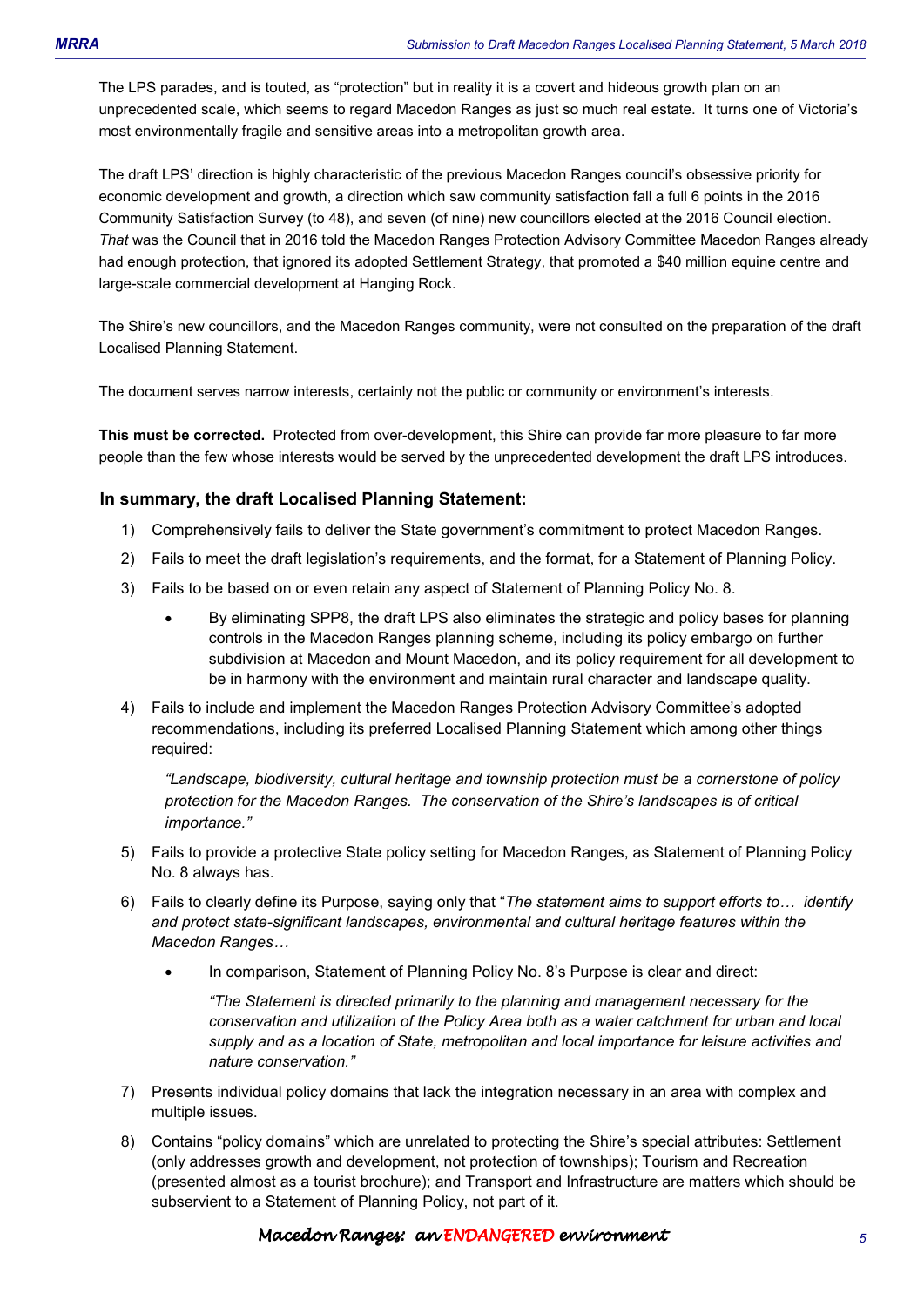- 9) Fails to provide definitive and mandatory policy statements and instead has broad, aspirational 'objectives' and 'strategies' that use open-ended language like "manage" without providing policy about *how* this is to be done.
- 10) Fails to create a framework for integrated policy, implementation and decision-making.
- 11) Fails to set priorities for protection of the Shire's special attributes, natural resources and townships, and instead perpetuates current requirements for "balance" against other policies, a practice that has so badly failed Macedon Ranges.
	- In comparison, Statement of Planning Policy No. 8 sets clear policy and priorities: *"2. The planning policy to be applied in the area is:- 2.1 Protection and utilization of the resources of the Policy Area for water supply, tourism and recreation, and nature conservation shall be the primary concern."*
- 12) Fails to provide direction, clarity and certainty for decision-making its Framework Plan is almost a blank page - six towns with blue rings around them, 6 State-significant landscape features, some public land, and rural living zones.
- 13) Unlike SPP8 and the Advisory Committee's preferred LPS and recommendations, fails to include any implementation measures.
- 14) Fails to set a 50 year vision for protection of Macedon Ranges' special attributes, and instead sets a 50 year land supply. It's vision 'statements' are quite laughably off-target and weak.
- 15) Fails to make itself binding on responsible public entities (including a council) which downgrades any requirements into recommendations.
- 16) Fails to identify and address threats.
- 17) Incompletely identifies values and attributes its 'biodiversity' map refers the reader to a website, while its "State-significant landscapes and water features" map only shows 6 landscape features, and leaves off half of the Shire's water catchments.
- 18) Fails absolutely to address protection of township character (the Advisory Committee said this was to be a 'cornerstone of policy').
- 19) Fails to identify and address values and natural resources as entities in their own right for example, the focus for water catchments is not priority for preserving their integrity but maintaining production to meet demand.
- 20) Only turns its mind to individual elements of biodiversity, landscapes and heritage of State or National significance. It then further condenses landscape into 6 'landscape features'. *The Macedon Ranges AND their surrounds have been recognised as a region with State level significance for almost half a century.*
- 21) Fails to include Statement of Planning Policy No. 8 as its Reference Document, as recommended by the Advisory Committee.
- 22) Lists irrelevant, redundant and draft References but fails to include critical documents such as the *Macedon Ranges Cultural Heritage and Landscape Study* (1994), *Macedon Ranges Habitat Quality and Conservation Significance Framework* (2004) and any other environmentally-focussed document, including the 2016 *Macedon Ranges Natural Environment Strategy*.
- 23) Fails to identify "protected settlement boundaries". Only blue rings are placed around 6 towns (Framework Plan) with a note that "will be protected settlement boundaries".
- 24) Only provides settlement boundaries for 4 of 6 towns. Intentions for Gisborne and Romsey are to be kept a secret for another 18 months.

Despite this extensive collection of fundamental flaws, in meetings the Association has recently had with government and the Department about the issues it had raised, discussions have commenced with *"Tell us what you think about the LPS policy domains"*... or the *"vision"*... or the *"objectives and strategies"*... as if a word changed here or there would fix the LPS.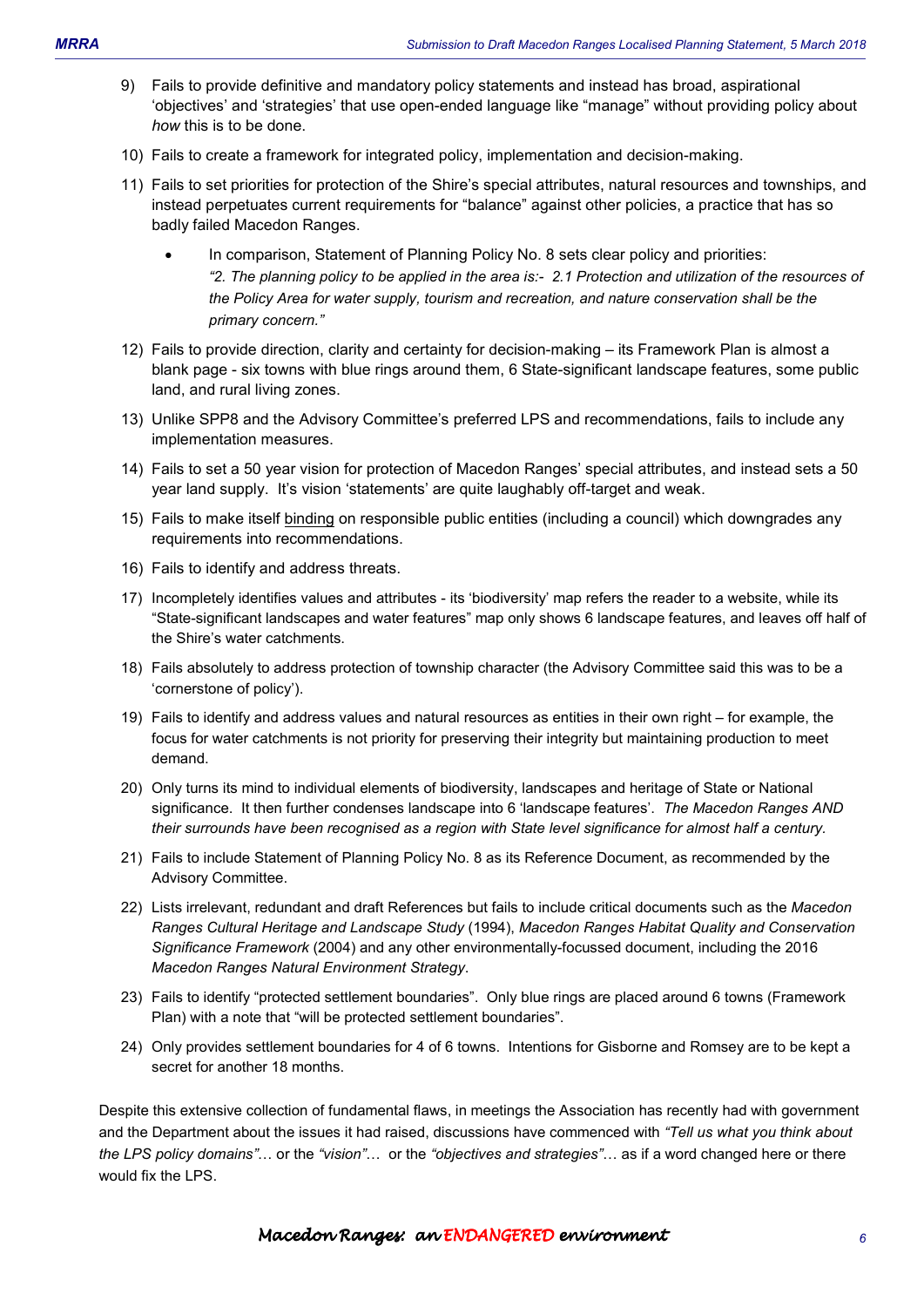So we say again: **The draft LPS is unacceptable in all regards. It is entirely unfit-for-purpose, and there is not a single element which is worthy of being put into the same sentence as the word "protection".** 

# 4 SETTLEMENT BOUNDARIES AND GROWTH

In a Shire where:

- Growth has already been planned for until 2036,
- No additional land was required to accommodate that growth except Riddells Creek, where extra land has now been rezoned
- 2016 census 'churn' rates were at 30% to 50%, and
- The 1,607 new dwellings constructed between 2011 and 2016 were dwarfed by the 1,858 unoccupied dwellings in the Shire in 2016,

the draft LPS deceptively puts in place a plan to drive metropolitan-scale growth into the Shire.

It's as if someone asked *"can I have more development?"* and the response was *"how much would you like?"*

#### **Question:**

#### **How did Macedon Ranges Shire go from a hinterland area with no designated growth centres...**

**A Blueprint for Regional and Rural Victoria July 2010 (Brumby Government)**



Macedon Ranges: an ENDANGERED environment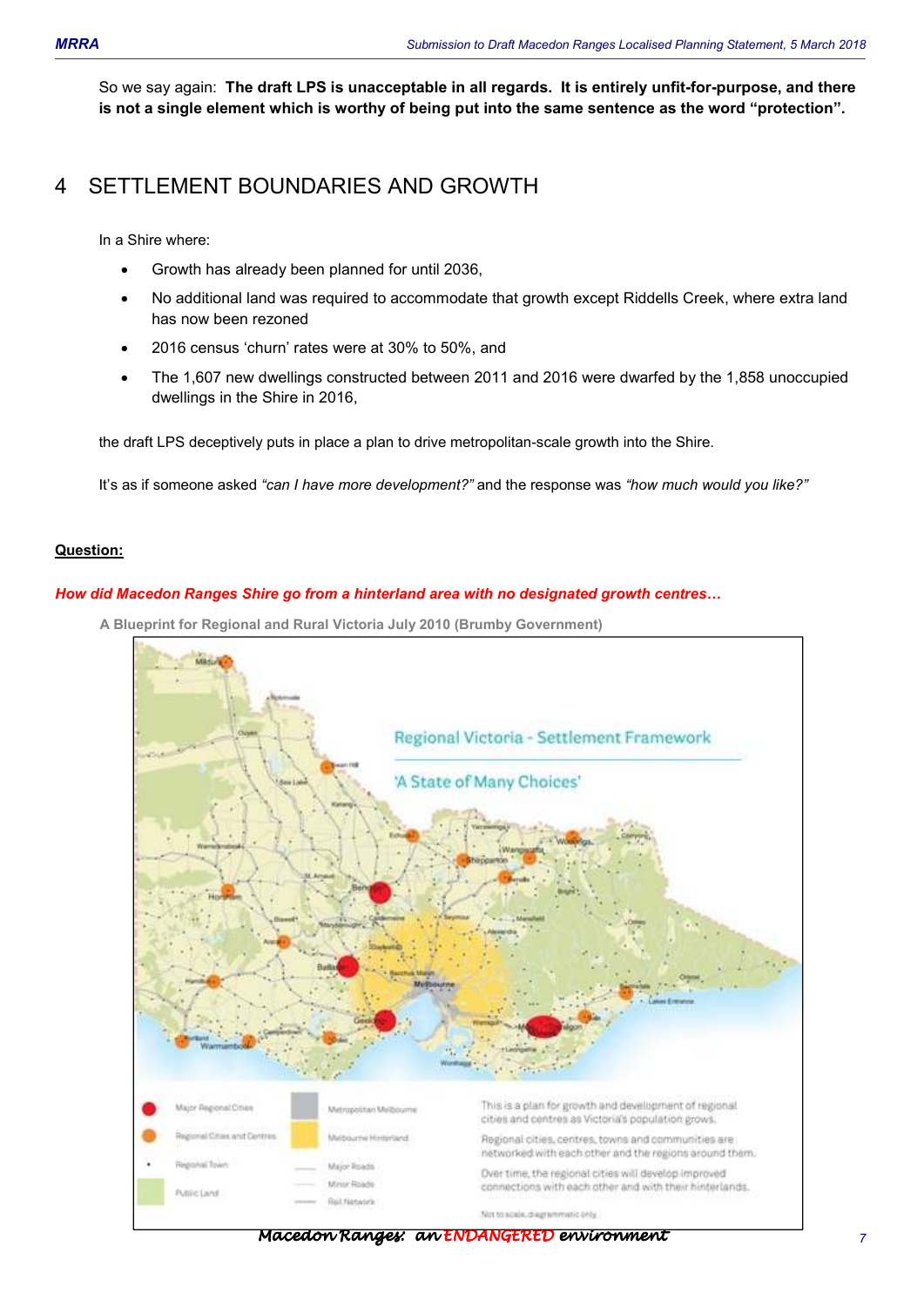#### **To a Shire with two <b>District** Centres (Gisborne and Kyneton)...

**Southern Loddon Mallee Regional Strategic Plan 2010**



#### *To a Shire with one designated growth town (Gisborne)*

**Loddon Mallee South Regional Growth Plan 2014** 



#### *To a Shire with TWO Regional Centres*

**Plan Melbourne Refreshed 2017: State policy Clause 11.01-1** 

| 11.01<br>19/09/2017<br>VC132 | Victoria                                                                                                                                                                                                                                                |
|------------------------------|---------------------------------------------------------------------------------------------------------------------------------------------------------------------------------------------------------------------------------------------------------|
| $11.01 - 1$<br>19/09/2017    | <b>Settlement networks</b>                                                                                                                                                                                                                              |
|                              | Support sustainable development of the regional centres of Ararat, Bacchus Marsh,<br>Bairnsdale, Benalla, Castlemaine, Colac, Echuca, Gisborne, Hamilton, Kyneton,<br>Leongatha, Maryborough, Portland, Sale, Swan Hill, Warragul/Drouin and Wonthaggi. |
|                              | Support Melbourne's Metropolitan Activity Centres through a network of major and<br>neighbourhood activity centres of varying size, role and function.                                                                                                  |

*Without the community being aware of this, and while also identified as a 'Distinctive Area with State significance' at State policy Clause 11.05-2?*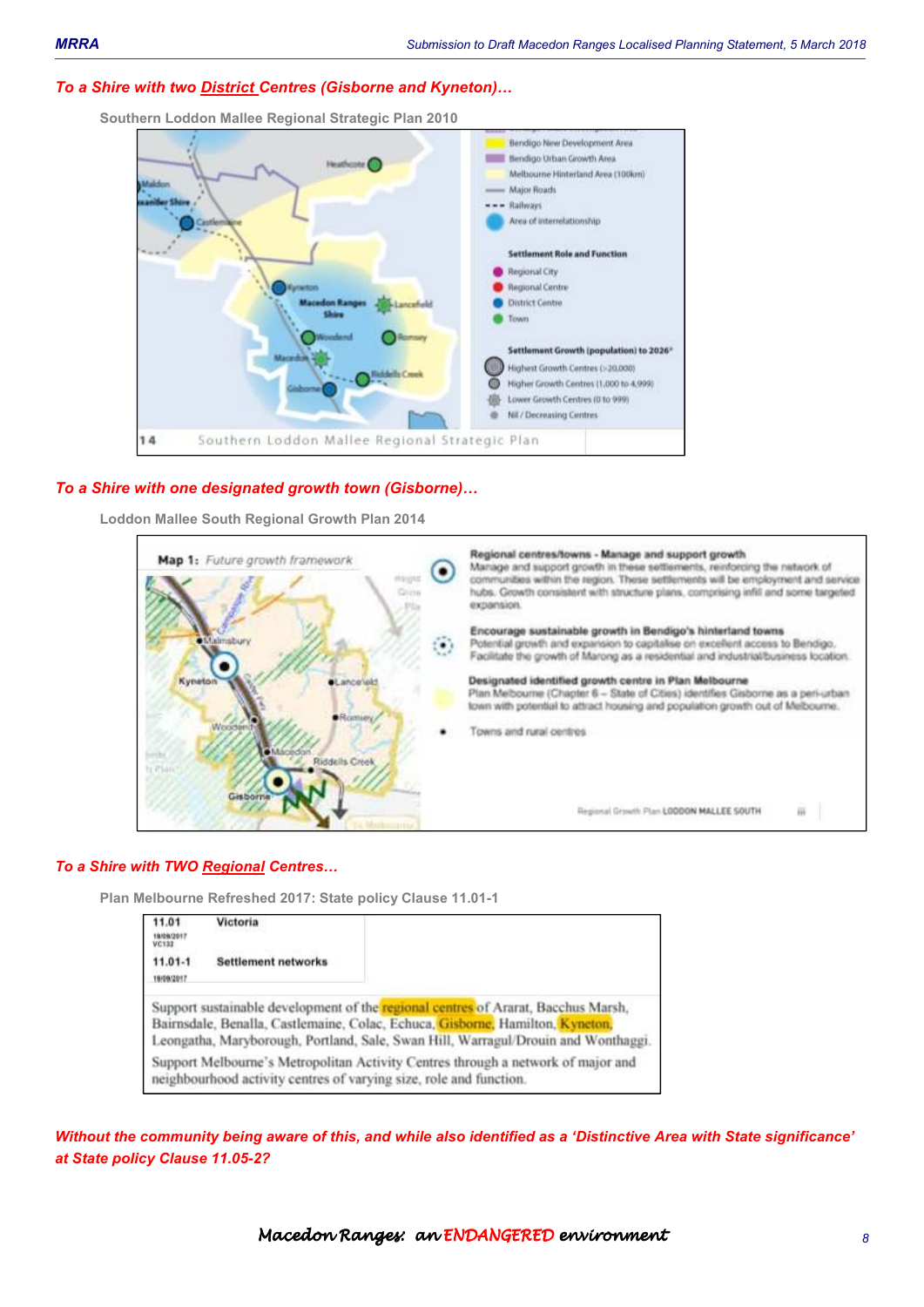.

The incomplete draft LPS asks the community to sign a blank cheque. Settlement boundaries for Romsey and Gisborne won't be available for another 18 months.

The draft LPS also asks residents to sign up for 800ha of existing rural land ("investigation areas") being converted to suburban housing estates at Kyneton, Woodend and Riddells Creek, with potentially another 500ha at Romsey. Add to this 6,000 people at Lancefield (twice the projected 2036 population), and most recently, yet another 10,000 extra homes just at New Gisborne (being the basis for proposed traffic lights at New Gisborne).

Based on this, the LPS has potential to put around an additional 100,000 persons in just these 6 towns – towns where today there are 27,000 people – additional to growth already planned for to 2036.

The Macedon Ranges Settlement Strategy found no additional land was required (except at Riddells Creek – now provided). The excessive *"investigation areas"* were, for reasons then unknown, added in Structure Plans despite those Structure Plans all confirming the Settlement Strategy's population projections.

The *"Investigation areas"* included in the draft LPS' settlement boundaries are just that – areas to be *investigated* **if** a need for additional land arises in future. The draft LPS's inclusion of *"investigation areas",* and further as-yetunidentified rural land at Romsey and Gisborne, within settlement boundaries automatically signals that land is intended to be developed for urban purposes. This side-steps processes, consultation and tests normally required to include land within a boundary. Quite a windfall for some!

The draft LPS also does nothing to restrict on-going residential conversion of rural land for residential purposes in the Shire's rural zones, including areas with high bushfire risk, high conservation values, steep slopes, significant landscapes, high quality agricultural land, and special water supply catchments.

Who is behind this hideous drive for urban growth? Someone has planned it, and has set out to sell a document that would destroy everything that is important about Macedon Ranges as "protection". Who?

There are also undercurrents circulating that the State government may be driving this damaging level of growth. VicRoads knew about 10,000 extra homes being planned for New Gisborne, but the community didn't. Council officers have attributed growth expansion proposals for Kyneton and Gisborne to the State government. Recent funding splashes for infrastructure well beyond Macedon Ranges' current needs, and the often parroted question "where are the people going to live?" give additional pause for thought...

When the then Minister for Planning Geoffrey Hayes introduced Statement of Planning Policy No. 8 in 1975, he said:

*"Any area as attractive as this looks like a great opportunity for the speculator and land developer. Some development is both necessary and welcome, but anyone who is looking for a "fast buck" or to carve up the land for quick profit just because it is there, can pack his bags and get out."* 

**Why isn't this LPS saying the same thing?** There were 8,000 people in the SPP8 policy area in 1975. In 2016 there were 36,000. When will it be understood that you can either have a State significant, environmentally sensitive area or you can have suburban development of the rural land which is the cornerstone of Macedon Ranges' significance, *but you can't have both.* Statement of Planning Policy No 8 recognised this more than 40 years ago, saying pressures for urban and rural residential development must be resisted as far as possible.

**The growth that the LPS forces on Macedon Ranges affects thousands of hectares of the rural land the State government says it is protecting. The State government must publicly confirm it does not support the LPS growth plan.**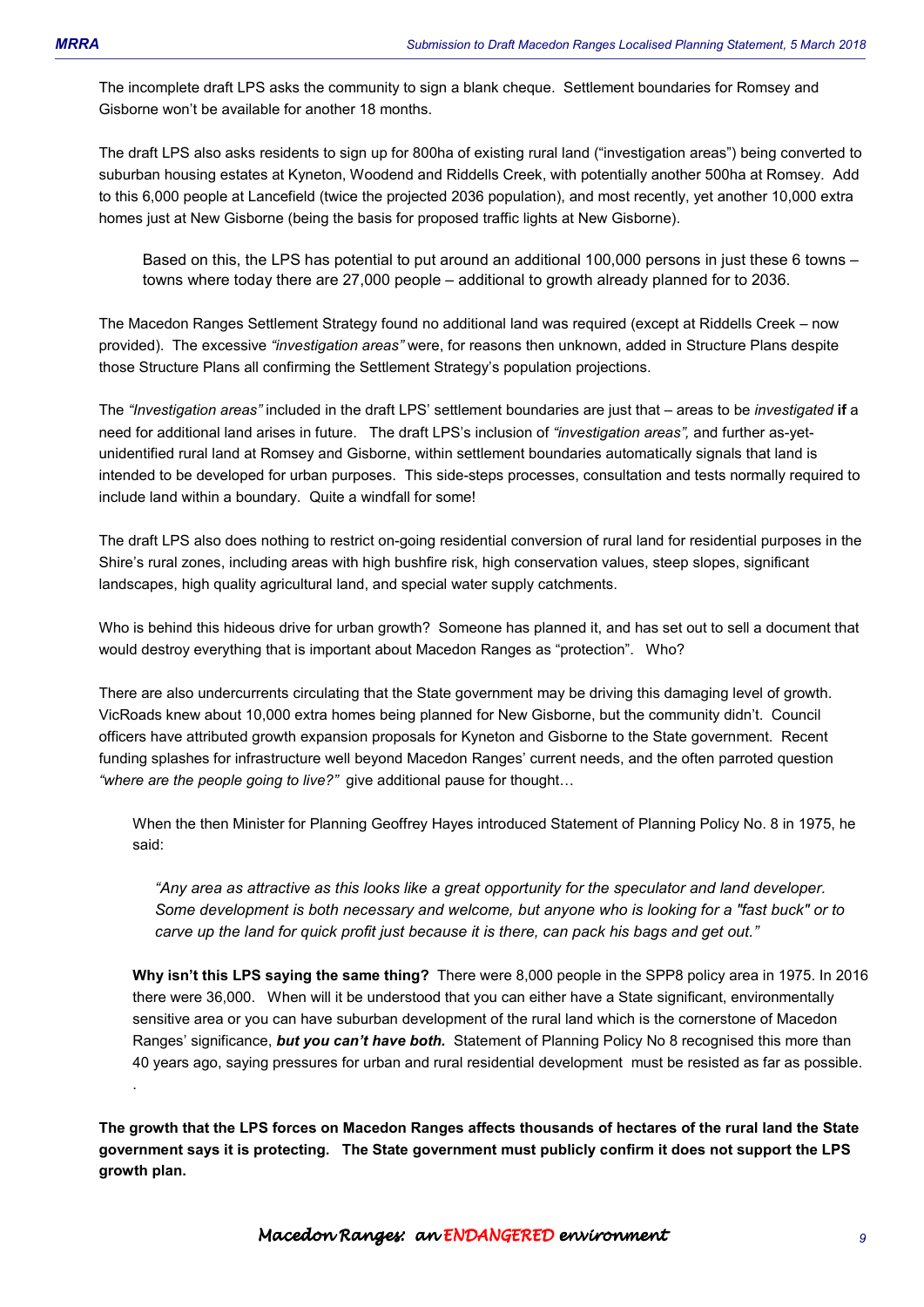# 5 CONSULTATION ON THE DRAFT LPS

- Exhibition over Christmas, so that over a month of the exhibition time occurred when people were distracted or away.
- Letters only to residents adjacent to the proposed settlement boundaries.
- Email notification only to people who attended the Minister's forums in Gisborne
- Drop-ins held in a commuter area only during afternoons, very little publicity and little activity to promote the importance of the issue or actively engage the community.
- A failure to explain the Localised Planning Statement it's content, role, function, relationship with the proposed legislation and with the existing planning regime. Instead, a mantra of "it protects Macedon Ranges" prevailed, with questions about which parts people liked or didn't like.
- Participants at 'drop-ins' were provided with 3 sticky dots to identify their 3 most important issues. However, the wording of the issues, e.g. "development sustainably managed within settlement boundaries", left the door open for each dot (and there were many) that flagged development as an important issue to be interpreted as support for development within the *settlement boundaries in the LPS*.
- An appalling online survey steering respondents to almost irrelevant questions, responses to which could easily be interpreted as support for the draft Localised Planning Statement and its settlement boundaries.
- No email or postal address provided for submissions.

**This was not "genuine" or meaningful consultation.** 

# 6 OUTCOMES REQUIRED FOR A NEW STATEMENT OF PLANNING POLICY

**The Association's position, and we suspect that of many Macedon Ranges' residents, is that the draft LPS must be abandoned and a fresh Statement of Planning Policy, as required by the draft legislation, prepared. This section sets out requirements for that Statement of Planning Policy.** 

## **6.1 Requirement: Direction for A Macedon Ranges Statement of Planning Policy**

A Statement of Planning Policy for Macedon Ranges must have the following values as its core direction:

#### **1) Objects of the Distinctive Areas and Landscapes Bill**  Section 46AN Objects

The objects of this Part are—

- a) to recognise the importance of distinctive areas and landscapes to the people of Victoria and to protect and conserve the unique features and special characteristics of those areas and landscapes; and
- b) to enhance the conservation of the environment in declared areas including the unique habitats, ecosystems and biodiversity of declared areas; and
- c) to enable the integration of policy development, implementation and decision-making for declared areas under Statements of Planning Policy; and
- d) to recognise the connection and stewardship of traditional owners in relation to land in declared areas.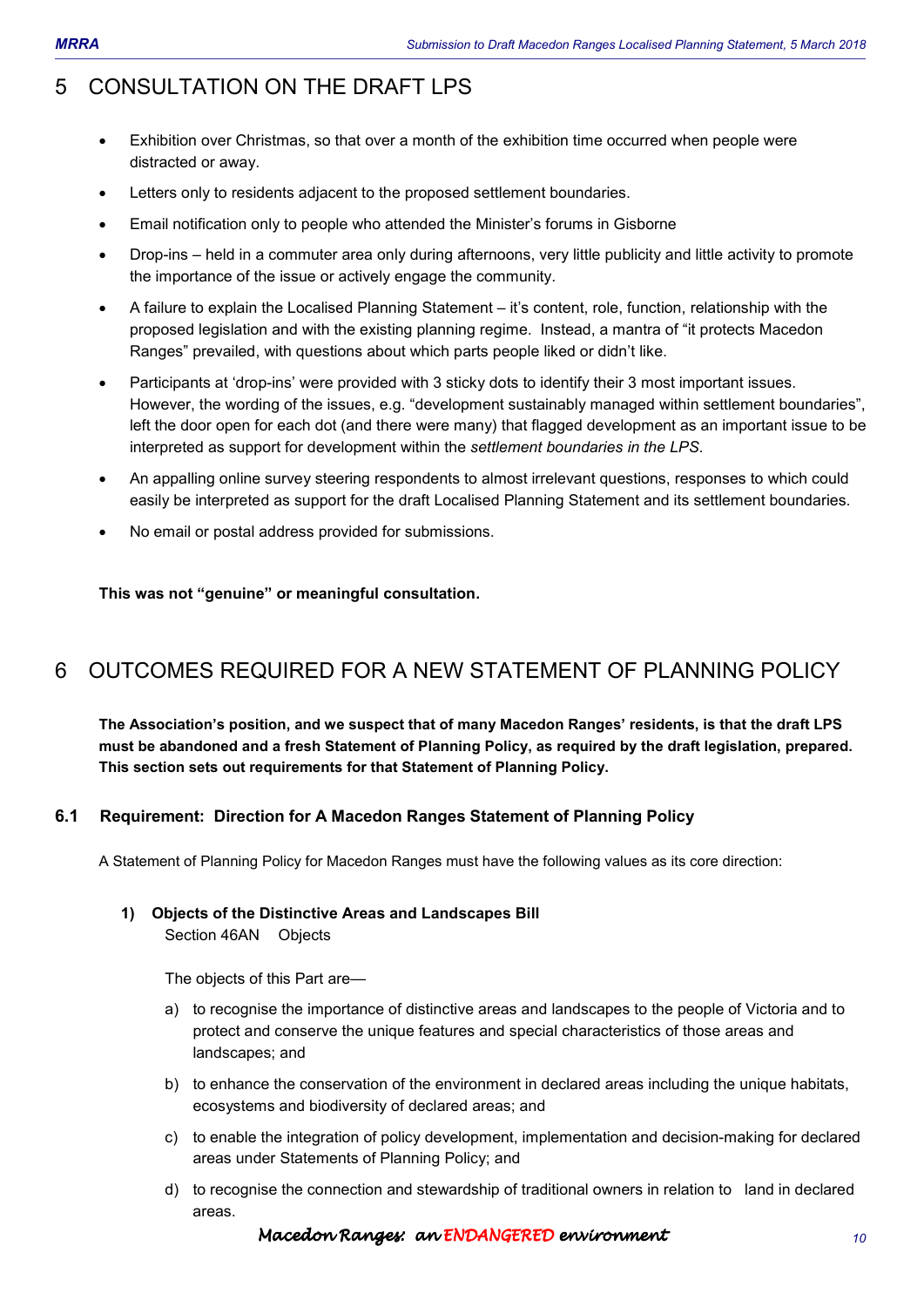#### **2) Statement of Planning Policy No. 8: Implications, pages 33 & 34: 1975** (summarized):

- Direct planning towards regulating demands for recreational outlets and residential areas in order to maintain the continuing value and utility of the area's natural resources.
- The area's outstanding landscape features, popularity as a recreational outlet, importance as a source of water and value as a scientific and educational resources are all threatened to some degree by problems from urban expansion.
- Increasing residential development also greatly increases the risk from bushfires.
- Careful and imaginative planning and management will be necessary to regulate development of urban and rural residential areas.
- It is essential that, if the value of the area for other purposes is to be protected, pressures and demands for rural/urban and rural/forest residential sites should be resisted as far as possible.
- There is a need to retain a rural buffer zone of predominantly rural land uses between any concentrated urban development at Sunbury and the major recreational and scenic attractions, water catchments and forest resources of the Macedon Range.
- A high standard of design and construction of all forms of recreation facilities must be achieved and maintained if the function of the area for recreation is to be continued successfully.
- There is a need for a comprehensive recreation plan for the area...
- The importance of the area for water conservation means that forms and levels of land use within the catchments must be regulated to avoid pollution of streams and problems of soil erosion and siltation of storages. In particular, urban expansion within catchment areas is undesirable due to the increased likelihood of pollution and possible effects on the catchment.

The full findings of SPP8 "Implications" are at Attachment 3.

#### **3) Melbourne 2030:**

Appendix 1 Green Wedge Attributes: Existing Policy Features:

> • *"Areas identified at State level as off-limits to urban development, for example, Mornington Peninsula, Yarra Valley, Dandenong Ranges, Macedon Ranges"*

#### **4) Macedon Ranges Cultural Heritage and Landscape Study: Volume 1, ii**

*"However, areas like the Macedon Ranges are prone to falling to the tyranny of small decisions. Small decisions to change key elements are cumulative and lead to progressive loss of heritage on a grand scale, resulting in complete changes to the character and presentation of the area.* 

*The great danger for the Macedon Ranges is not that growth management of urban development will not be exercised, but that it will be exercised in such a way that the end result is the suburbanisation of the area".* 

#### **6.2 Requirements: Localised Planning Statement / Statement of Planning Policy**

#### **1) Public Meeting and Resolution, 13 February 2018**

The Association became so highly concerned with the draft LPS, it called a public meeting in Gisborne on 13<sup>th</sup> February 2018, to alert the Macedon Ranges' community to the document's deficiencies. At least 180 people attended. A resolution put to the meeting was carried, with 4 opposed.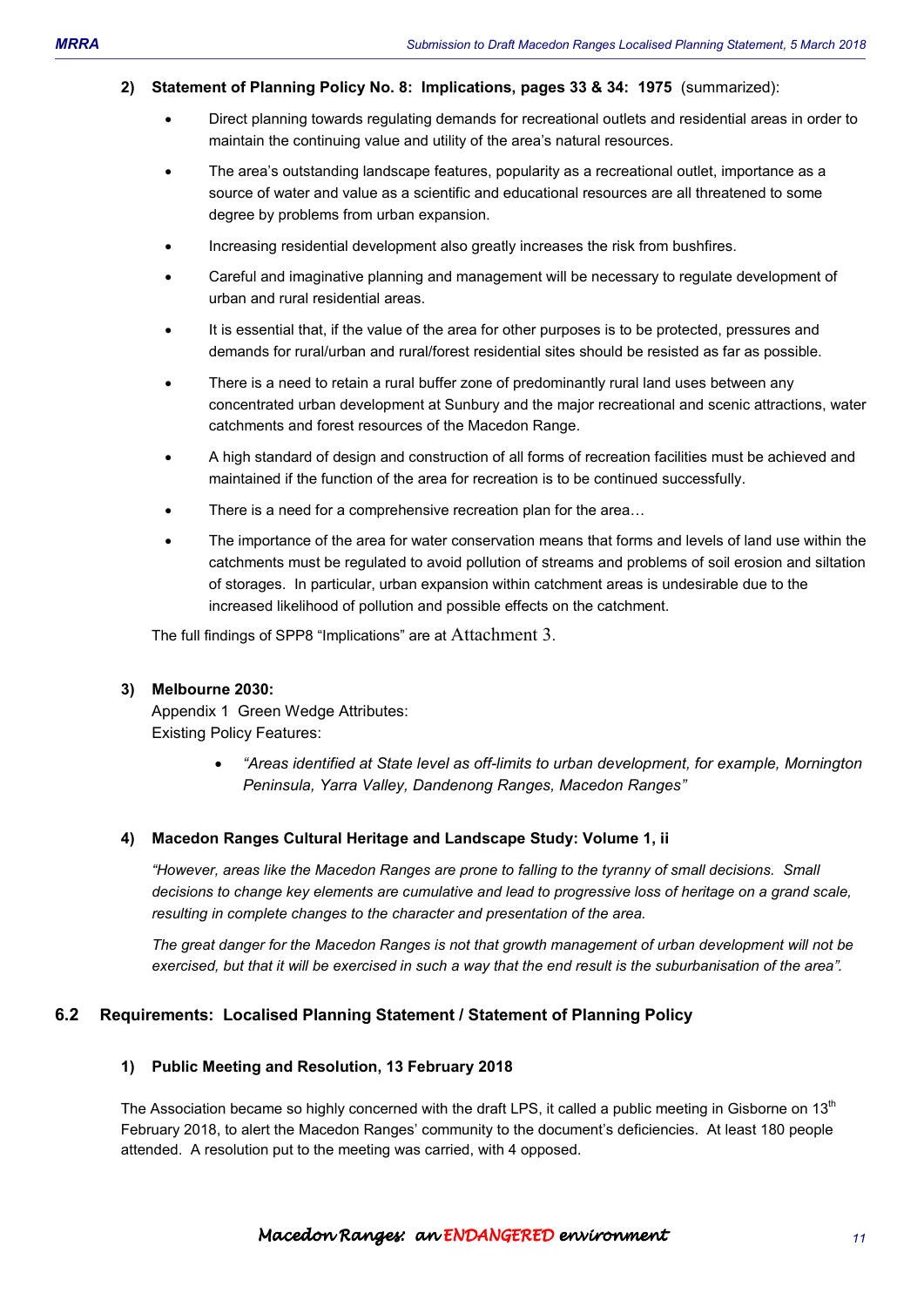Elements of the resolution rejecting the draft Localised Planning Statement, and setting requirements for a new Statement of Planning Policy, are reproduced below. The full resolution is reproduced in this submission at Appendix B.

*"This public meeting, representing a broad cross-section of the Macedon Ranges' Shire community, resolves:* 

- *1) To inform the Premier of Victoria (Hon. Daniel Andrews), Minister for Planning (Hon. Richard Wynne), Shadow Minister for Planning (Hon. David Davis) and MLA for Macedon (Mary-Anne Thomas):* 
	- 1A. *That the draft Macedon Ranges Localised Planning Statement 2017 is completely irreconcilable with the State government's commitment to protection, and unacceptable in every regard.*
	- 1B. *That any Macedon Ranges Statement of Planning Policy is required to:* 
		- i. *Meet proposed legislative requirements for the format, content and function of a Statement of Planning Policy;*
		- ii. *Incorporate Statement of Planning Policy No. 8 as its starting point;*
		- iii. *Respond to Macedon Ranges Protection Advisory Committee recommendations;*
		- iv. *Clearly and fully identify values contributing to the Shire's significance, threats and constraints;*
		- v. *Confine itself to providing clear, strong, integrated, high-level planning policy and implementation measures prioritising protection of the Shire's environment and biodiversity, natural resources, rural land, (built, cultural and natural) heritage, landscapes, and rural and township character;*
		- vi. *Identify existing township boundaries as protected settlement boundaries, and not include investigation areas or promote growth additional to that already planned for out to 2036;*
		- vii. *Bind the Statement of Planning Policy upon all responsible public entities;*
		- viii. *Prioritise consultation with the Macedon Ranges' community;*
		- ix. *Be prepared subject to further consultation with the Macedon Ranges' Shire Council and community."*

#### **2) MRRA Assessment – Outcomes Sought**

The Association's January 2018 *"Assessment Of Protection Measures Proposed For Macedon Ranges: 2017*  Legislation And Draft Localised Planning Statement 5 January, 2018" made the following comments, and sought the following outcome for a Localised Planning Statement (Statement of Planning Policy):

"After two failed attempts (2014 and 2017) by Council's planning department and the Department of Environment, Land, Water and Planning to produce a Localised Planning Statement which has the relevance, priorities, protections, gravitas and comprehensiveness of the existing *Statement of Planning Policy No. 8 – Macedon Ranges and Surrounds -* 

*That Statement of Planning Policy No. 8 – Macedon Ranges and Surrounds be endorsed as the Statement of Planning Policy required by the proposed legislation with any modifications confined to:* 

- *a) Adding policy to Statement of Planning Policy No. 8's existing policy to also specifically prioritize protection of:* 
	- *Post-contact and Aboriginal cultural heritage, and*

#### Macedon Ranges: an ENDANGEREDenvironment environment environment *12*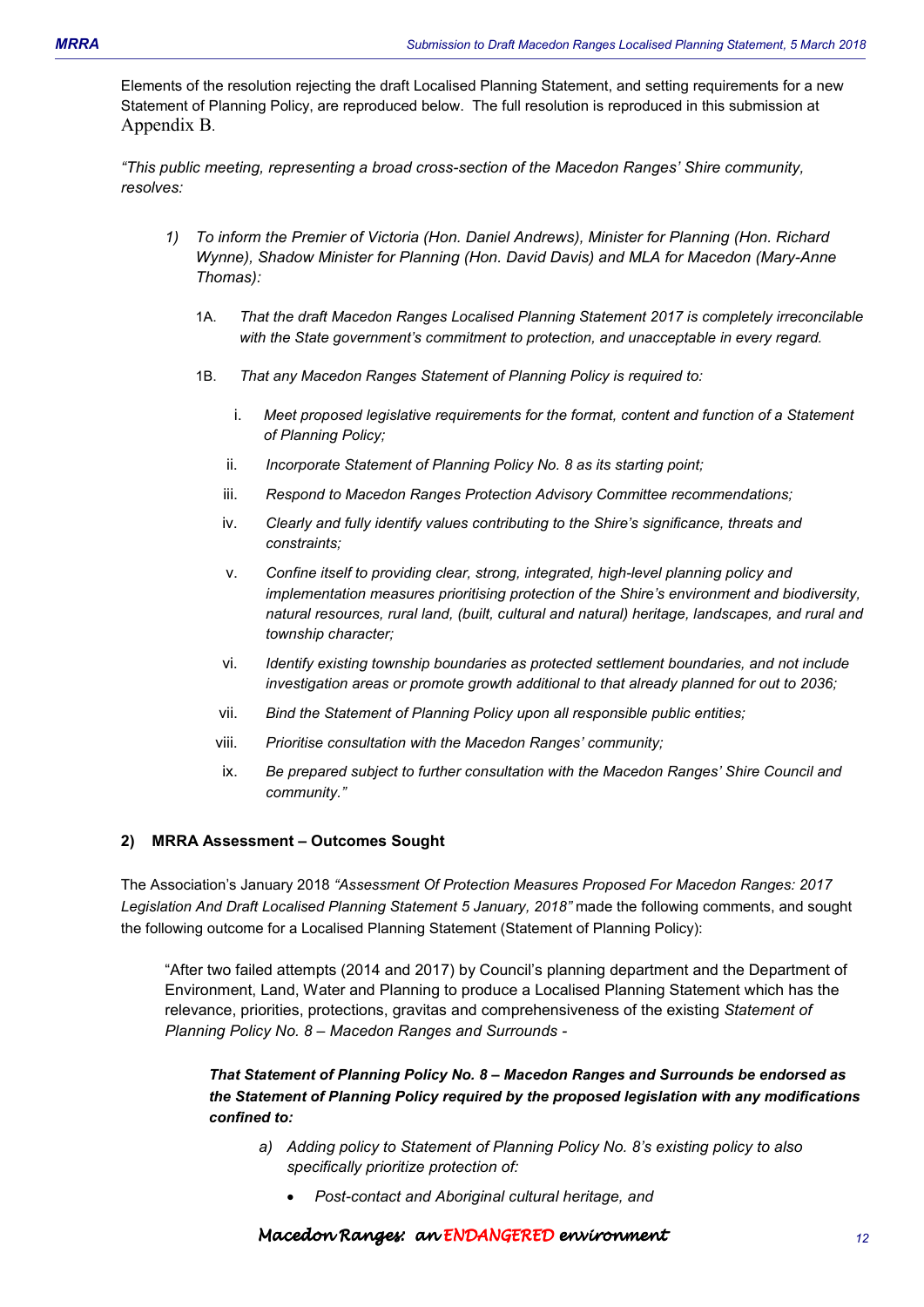- *Township and rural character, and*
- *A "rural buffer" comprising sparsely populated rural land between the Shire's southern and south-eastern boundary and Mount Macedon.*
- *b) Adding the above matters to the "Major Factors Influencing Policy" section, and policy for implementation of protection at the "Implementation" section, of current Statement of Planning Policy No. 8.*
- *c) Adding policy and implementation actions recognising and addressing the influence of climate change on natural resources, rural land and environmental values."*

#### **6.3 Requirement: Protected Settlement Boundaries**

The Association's *"Assessment Of Protection Measures Proposed For Macedon Ranges: 2017 Legislation And Draft Localised Planning Statement 5 January, 2018"* made the following comments, and sought the following outcome, for protected settlement boundaries:

> "Macedon Ranges Shire has already planned for population, residential, commercial and industrial growth out to 2036, to the extent considered commensurate with *"protecting the values and natural amenity considered unique to the Macedon Ranges Shire"* (*Macedon Ranges Settlement Strategy 2011,* p74).

'*Investigation areas'* included in proposed settlement boundaries were not required by the Settlement Strategy, but were added later in Structure Plans, promoting growth above that recommended in the *Macedon Ranges Settlement Strategy 2011*.

As the proposed legislation requires a 10 year review of the new *Statement of Planning Policy*, providing an opportunity to assess settlement boundaries and population growth at that time -

*That the settlement boundaries in the draft Localised Planning Statement be deleted, and existing township boundaries at Gisborne, Kyneton, Lancefield, Riddells Creek, Romsey and Woodend be identified as the "protected settlement boundaries" required by the proposed legislation."* 

**The Association has prepared and submits proposed settlement boundaries at Appendix C. These respond to the above, and to the public meeting resolution (at 1B vi), that any new Statement of Planning Policy be required to:** 

> *"Identify existing township boundaries as protected settlement boundaries, and not include investigation areas or promote growth additional to that already planned for out to 2036;"*

#### **6.4 Requirement: Particular Provision**

The Association's January 2018 "Assessment Of Protection Measures Proposed For Macedon Ranges: 2017 Legislation And Draft Localised Planning Statement 5 January, 2018" made the following comments, and sought the following outcome, for a Macedon Ranges particular provision to be provided:

> "The Macedon Ranges Protection Advisory Committee made the following observations at page 46 of its report:

 *"Another planning control that has the potential to address some of the land use planning issues*  specific to the Macedon Ranges is a particular provision in the Macedon Ranges Planning Scheme. *The Committee has not addressed this in detail, as it received no submissions in relation to a particular provision.*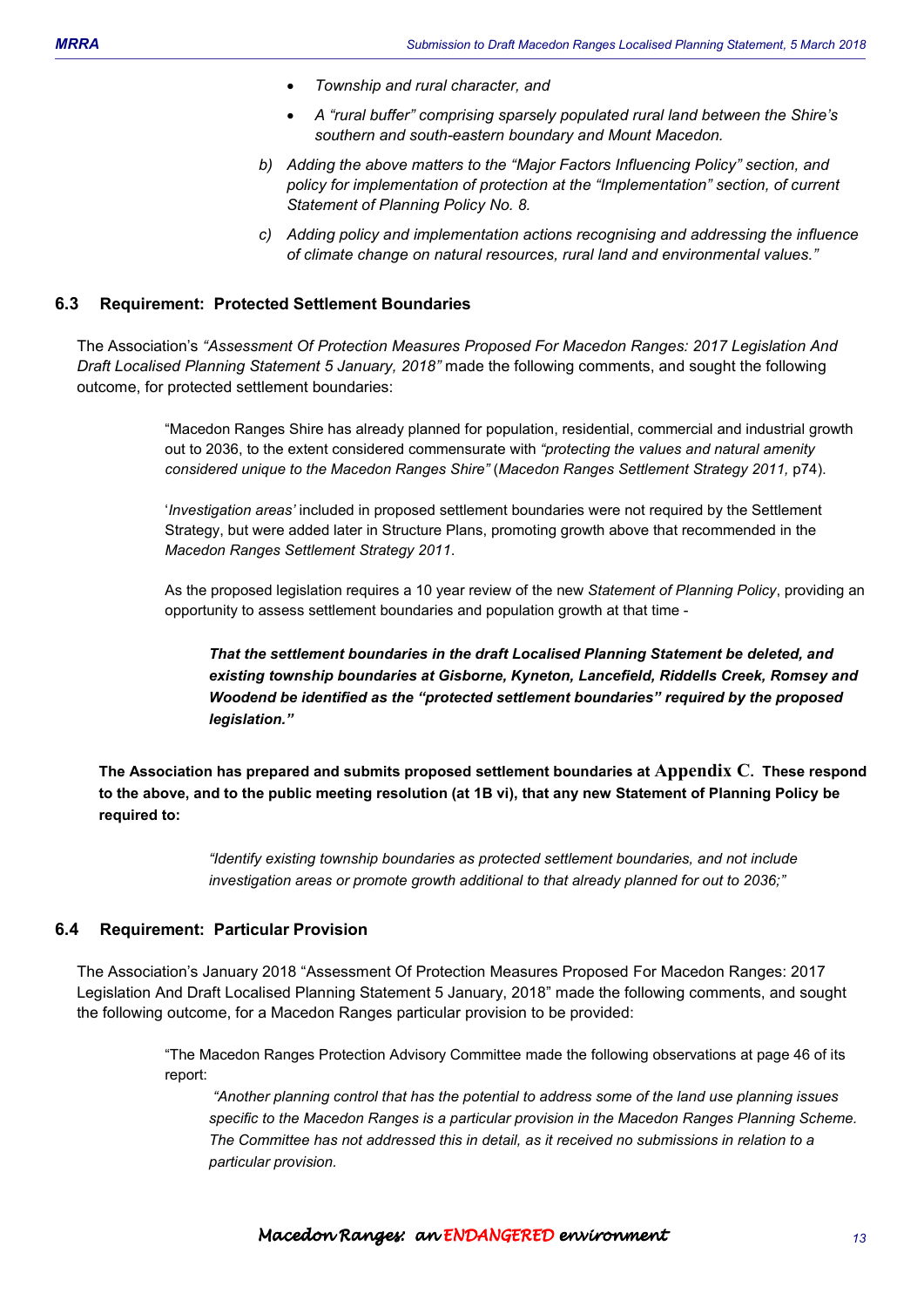*The Committee notes Council's submission that it does sometimes encounter difficulties in applying the VPP to consistently implement policy objectives relating to agricultural land. A particular provision could be one way of potentially resolving these and other difficulties.* 

 *Clause 53 [Yarra Ranges] contains other provisions that are tailored to address land use planning issues that are specific to the Yarra Ranges. Many of those issues appear to be similar to the issues and challenges raised in submissions before this Committee, such as Place of assembly permits in the rural zones.* 

*The Committee encourages Council to explore the development of a particular provision as a way of resolving some of the difficulties Council encounters in applying the VPP in the context of land use issues that are specific to the Macedon Ranges."* 

As responsibility for adding a new Particular Provision to the Victoria Planning Provisions rests with the Minister –

*That the Minister for Planning be requested to provide a Particular Provision for Macedon Ranges with the same purposes and function as Clauses 53 Yarra Ranges and 57 Green Wedges, and which similarly sets clear requirements for and restrictions on particular land uses in the Shire, as part of the Macedon Ranges protection process."* 

## **6.5 Requirement: Further Consultation On Any New Statement of Planning Policy**

A requirement for a new Statement of Planning Policy to be prepared, and its content, has already been expressed in this submission.

Another requirement is that any new Statement of Planning Policy be subject to further consultation with the Macedon Ranges Council, and community, prior to a decision being made to approve it.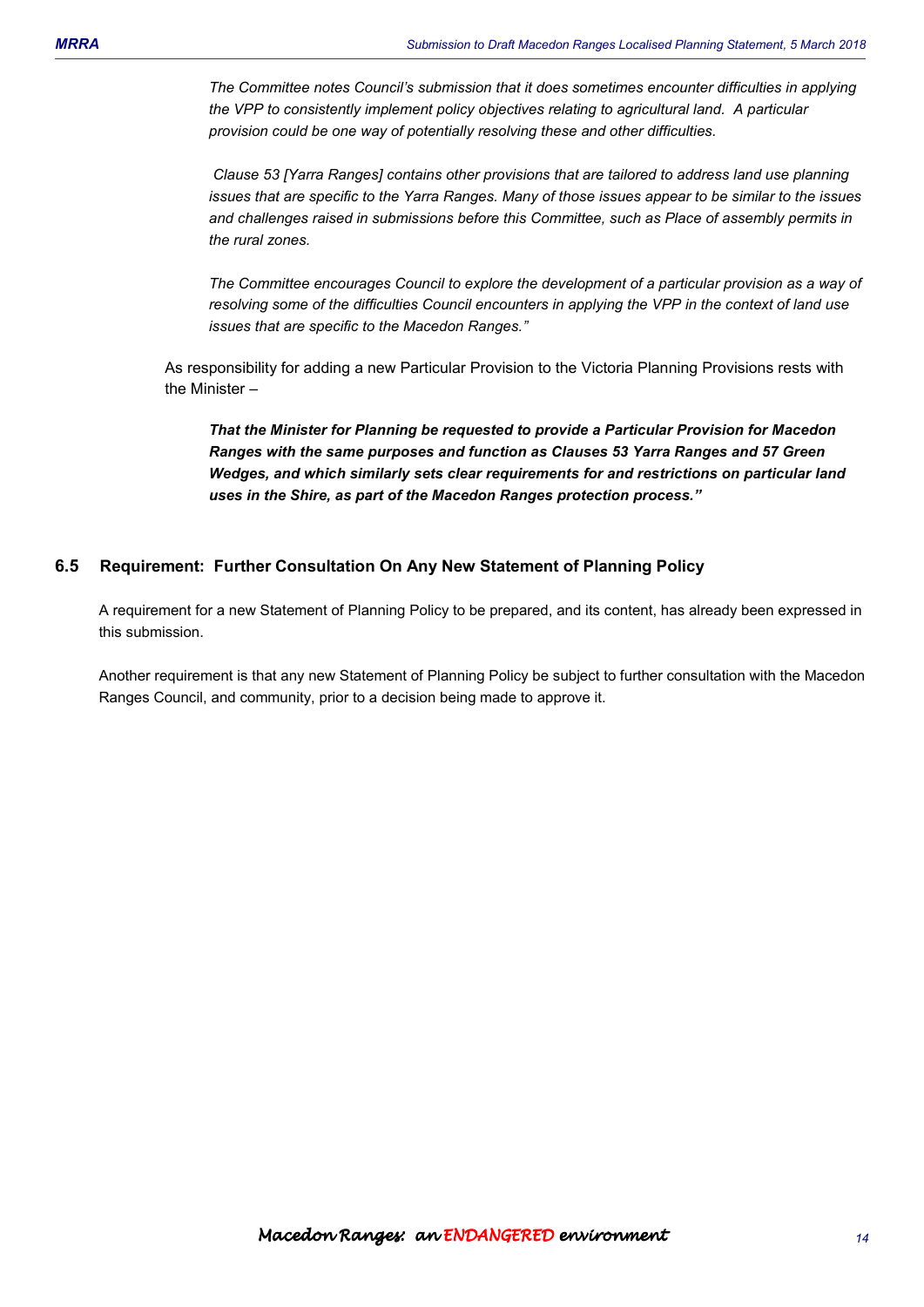# 7 APPENDIX A: MODIFICATION TO LEGISLATION

# Appendix A

## **Modifications Sought by MRRA to the Planning and Environment Amendment (Distinctive Areas and Landscapes) Bill 2017**

Forwarded 15/1/18 to Minister Wynne and Mary-Anne Thomas:

*"These modifications are put forward as a response to broad concerns over time with decisions and changes of direction taken by single entities (e.g. a Council, a Minister), at times without sufficient transparency, accountability and consultation. The modifications arise from a desire to engender greater confidence and certainty in the relevant processes through an expansion of "checks and balances" in the legislation."* 

## **1. Section 46AZB** *Amendment of declared area planning scheme to give effect to Statement of Planning Policy*

- *1 Minister must prepare an amendment to declared area planning scheme:* 
	- a. *to give effect to a Statement of Planning Policy, and*
	- b. *to make an amendment to a Statement of Planning Policy.*

### ADD:"**An amendment under Section 46AZB does not take effect until ratified by both houses of parliament.**"

### **2. Section 46AZL** *Principles (Division 5 – Duties of responsible public entities)*

*If a responsible public entity develops or implements policies or programs or makes decisions in relation to a declared area, the responsible public entity SHOULD:* 

REPLACE "should" with "**must**" or "**is to**"

a. *Consult with all levels of government and government agencies that are relevant to the decision,* 

ADD:"**and the local community,**" and

- d. *Have regard to the principles prescribed to apply* 
	- i. *to all declared areas, and*
	- ii. *in relation to a particular declared area.*

CLARIFY which principles are referred to

## **3.** ADD A NEW SECTION:

"**A planning scheme amendment that has the effect of altering or removing any controls over the subdivision of any rural zoned land to allow the land to be subdivided into more lots or smaller lots than allowed for in the planning scheme does not take effect until ratified by both houses of parliament.**" (Ref: Planning and Environment Act, Section 46AF Green wedge land).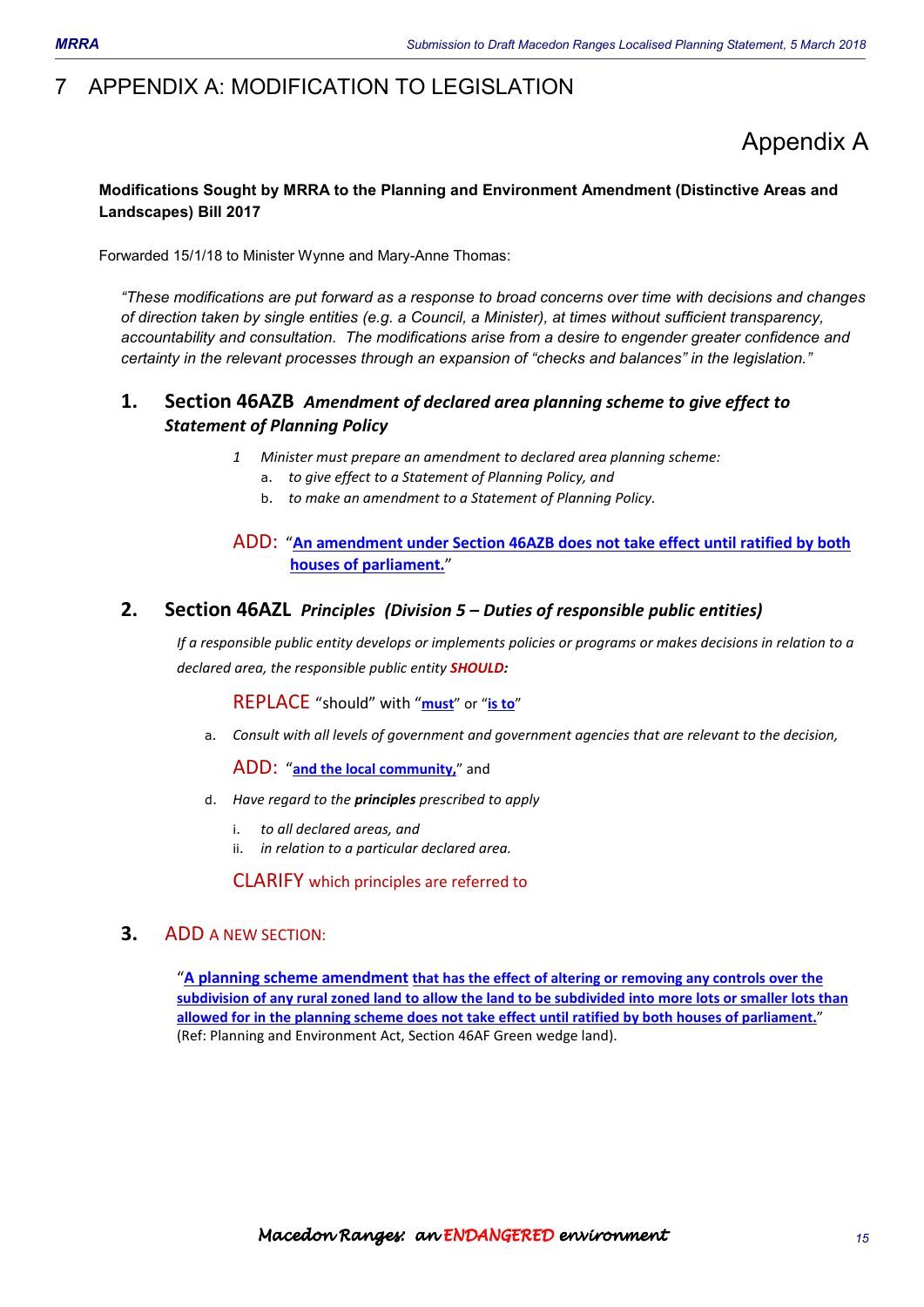# 8 APPENDIX B: PUBLIC MEETING RESOLUTION

# Appendix B

## **Resolution Re Draft Macedon Ranges Localised Planning Statement (December 2017)**

*MRRA Public meeting, 13 February, 2018 (Gisborne Mechanics Institute, Gisborne)*  At least 180 attended

"This public meeting, representing a broad cross-section of the Macedon Ranges' Shire community, resolves:

- 1) To inform the Premier of Victoria (Hon. Daniel Andrews), Minister for Planning (Hon. Richard Wynne), Shadow Minister for Planning (Hon. David Davis) and MLA for Macedon (Mary-Anne Thomas):
	- 1A. That the draft Macedon Ranges Localised Planning Statement 2017 is completely irreconcilable with the State government's commitment to protection, and unacceptable in every regard.
	- 1B. That any Macedon Ranges Statement of Planning Policy is required to:
		- x. Meet proposed legislative requirements for the format, content and function of a Statement of Planning Policy;
		- xi. Incorporate Statement of Planning Policy No. 8 as its starting point;
		- xii. Respond to Macedon Ranges Protection Advisory Committee recommendations;
		- xiii. Clearly and fully identify values contributing to the Shire's significance, threats and constraints;
		- xiv. Confine itself to providing clear, strong, integrated, high-level planning policy and implementation measures prioritising protection of the Shire's environment and biodiversity, natural resources, rural land, (built, cultural and natural) heritage, landscapes, and rural and township character;
		- xv. Identify existing township boundaries as protected settlement boundaries, and not include investigation areas or promote growth additional to that already planned for out to 2036;
		- xvi. Bind the Statement of Planning Policy upon all responsible public entities;
		- xvii. Prioritise consultation with the Macedon Ranges' community;
		- xviii. Be prepared subject to further consultation with the Macedon Ranges' Shire Council and community.
- 2) To call for Mary-Anne Thomas, the member for Macedon, to vigorously pursue and deliver the Statement of Planning Policy at 1B.
- 3) To call for Macedon Ranges' Shire Council to actively support community expectations and priorities for protection, and strongly advocate for the Statement of Planning Policy at 1B."

Carried (4 opposed)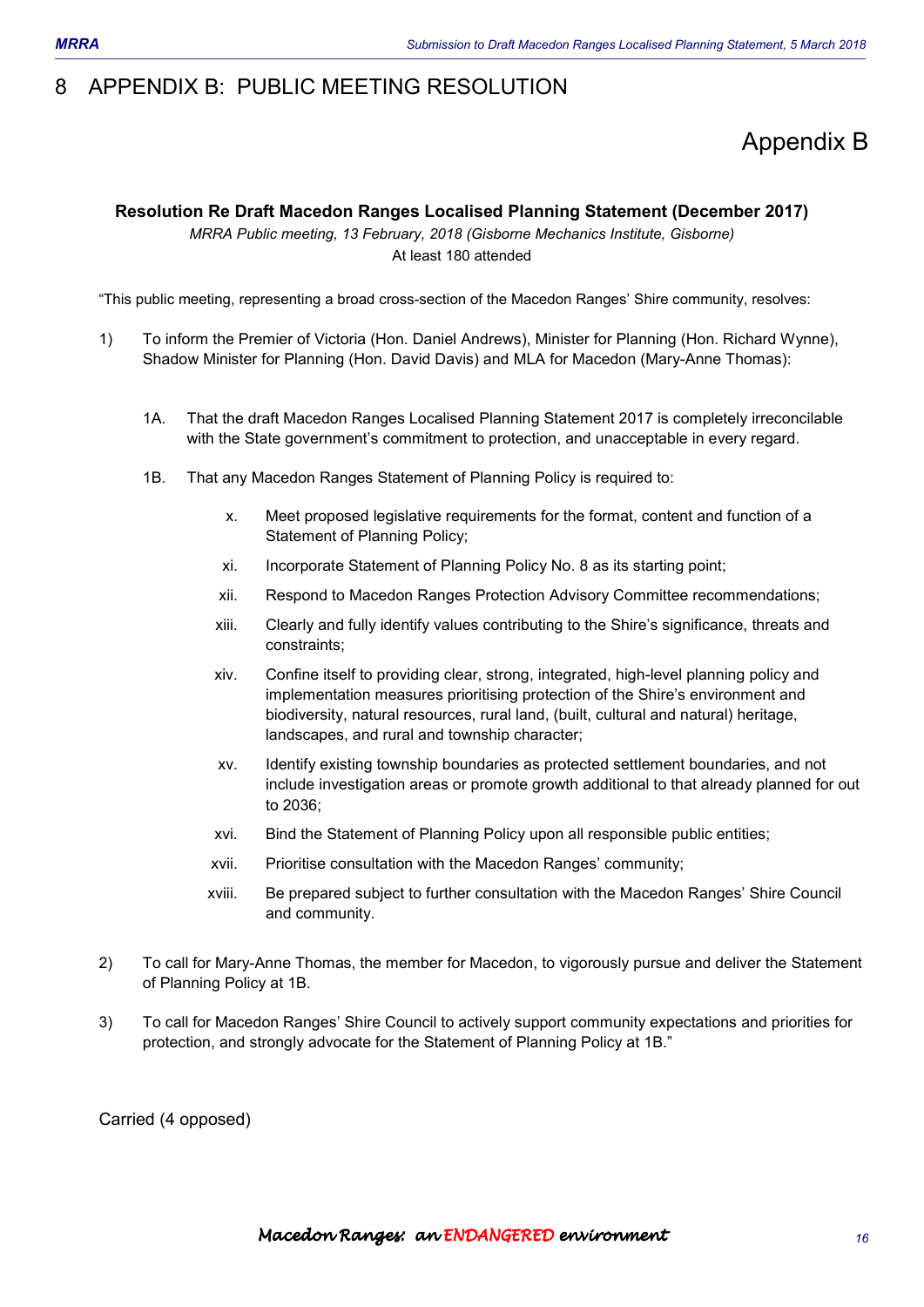# 9 APPENDIX C: PROPOSED SETTLEMENT BOUNDARIES

Appendix C

# PROPOSED SETTLEMENT BOUNDARIES

Macedon Ranges Localised Planning Statement

Submitted by Macedon Ranges Residents' Association Inc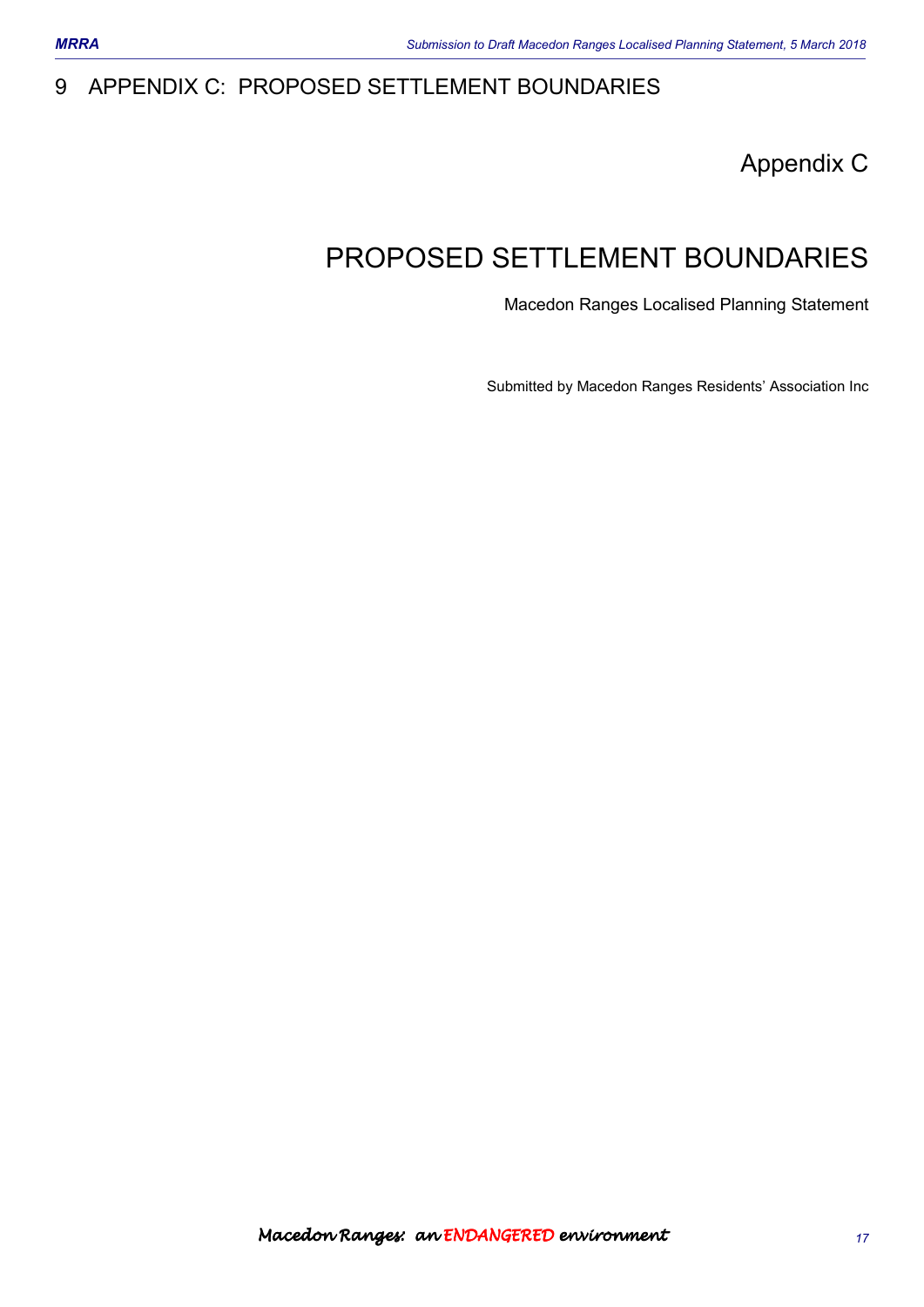# Proposed Gisborne / New Gisborne Settlement Boundary

The blue line shown on the map below is proposed as the Gisborne / New Gisborne settlement boundary. It is the current Gisborne / New Gisborne town boundary at Clause 21.13-1 in the Macedon Ranges planning scheme, which was approved in 2012 (Amendment C67 *Gisborne / New Gisborne Outline Development Plan 2009*).

The map shows urban purpose zones currently applied within the Gisborne / New Gisborne town boundary (blue line). In addition, Rural Conservation Zone 4 (B) is applied to the Jacksons Creek escarpment, Rural Conservation zone 1 (A) to Gisborne Golf Club to the south-west, and Rural Living zone 2 (F 2ha) to Magnet Hill.

Outside the proposed settlement boundary, surrounding rural land includes Rural Conservation zone 1 (A) (40ha minimum subdivision size) to the west (water catchment), and Rural Living zone to the north, east and south of the town, including  $(C 40ha)$ ,  $(D 8ha)$  and  $(E 1ha - 4ha)$ .



*Map sourced from zone maps 34, 35, 36 and 37, and Gisborne / New Gisborne Framework Plan; Clause 21.13-1, Macedon Ranges planning scheme* 

The *Macedon Ranges Settlement Strategy 2011* found that Gisborne / New Gisborne could accommodate substantial projected growth to 2036 without rezoning any additional land for residential purposes. Gisborne in fact had more existing residential zoned land than required for projected 2036 growth (2,200 lots needed, 3,320 lots available at lower end land supply).

In 2017, Amendment C110 rezoned vast areas of Rural Living zoned land to the east and south east of the current town boundary from 40ha and 8ha minimum subdivision sizes to 1ha, 2ha and 4ha minimum subdivision sizes, creating land supply and housing opportunities additional to those recommended or needed in the Settlement Strategy.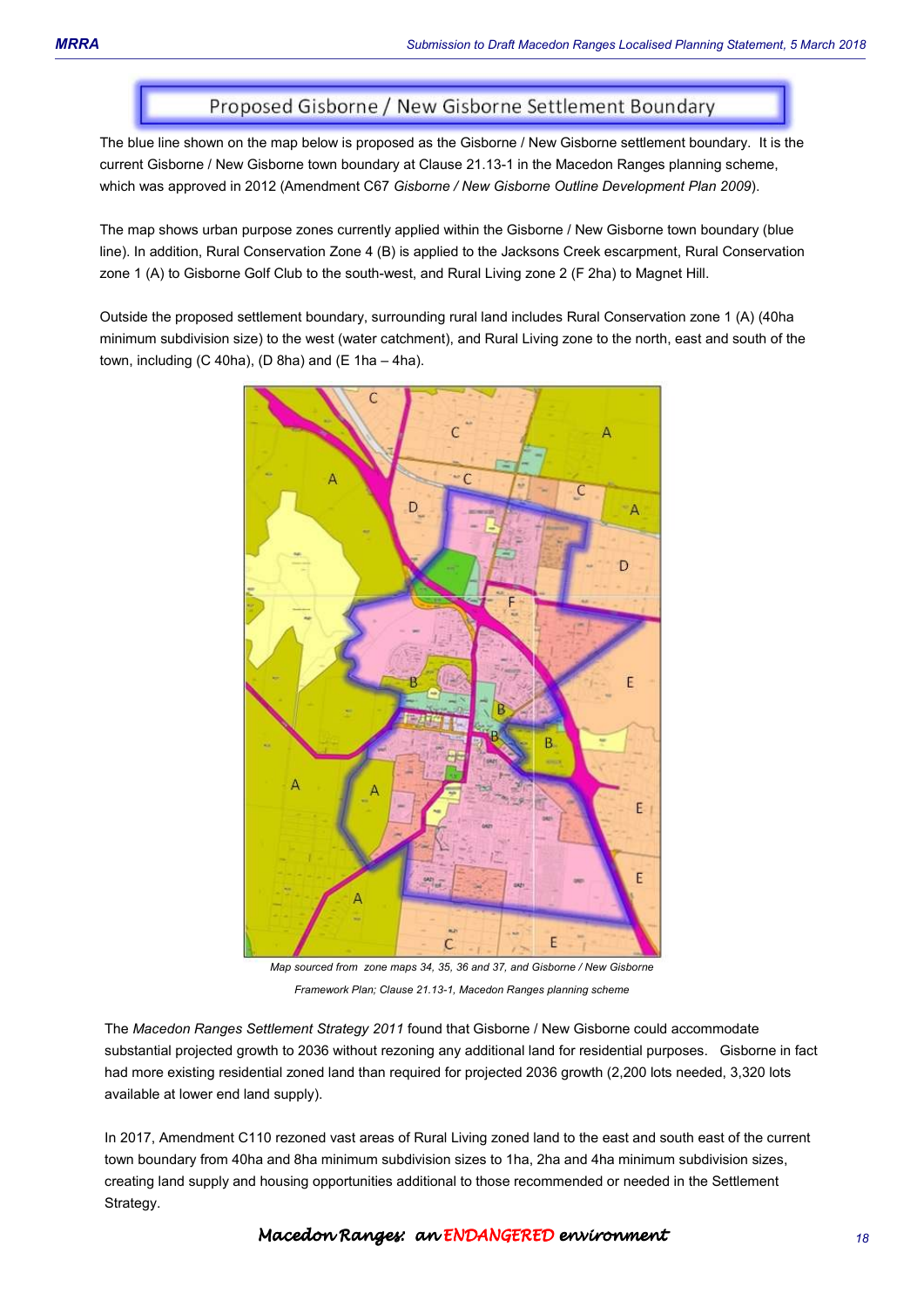# Proposed Kyneton Settlement Boundary

The blue line shown on **Map 1** below is proposed as the Kyneton settlement boundary. This is the current Kyneton town boundary at Clause 21.13-2 in the Macedon Ranges planning scheme, which was approved in 2017 (Amendment C99, which implemented the *Kyneton Structure Plan 2013*).

In 2017, Amendment C99 changed the Kyneton town boundary (**Map 2** as originally approved in 2000) to place Low Density Residential (A) and Farming zone (B) south of the town within the town boundary (**Map 1**).

**Map 1** shows urban purpose zones within the proposed Kyneton settlement boundary (blue line). Outside the settlement boundary, surrounding rural land is zoned Farming (C - 40ha minimum subdivision) with Rural Living zone 5 (D - 8ha) to the south-west, and Rural Living Zone 2 (E - 2ha) to the east and north-east. All land (inside and outside the settlement boundary) is within the Eppalock Special Water Supply Catchment.



*Map, Clause 21.13-2, Macedon Ranges planning scheme*

The *Macedon Ranges Settlement Strategy 2011* found that Kyneton could accommodate projected growth to 2036 without rezoning any additional land for residential purposes. The *Kyneton Structure Plan 2013* confirmed the Settlement Strategy's conclusion. The map shows vacant (undeveloped) residential and low density zoned land, and Farming zone, within the proposed settlement boundary. Amendment C99 also rezoned land for residential use.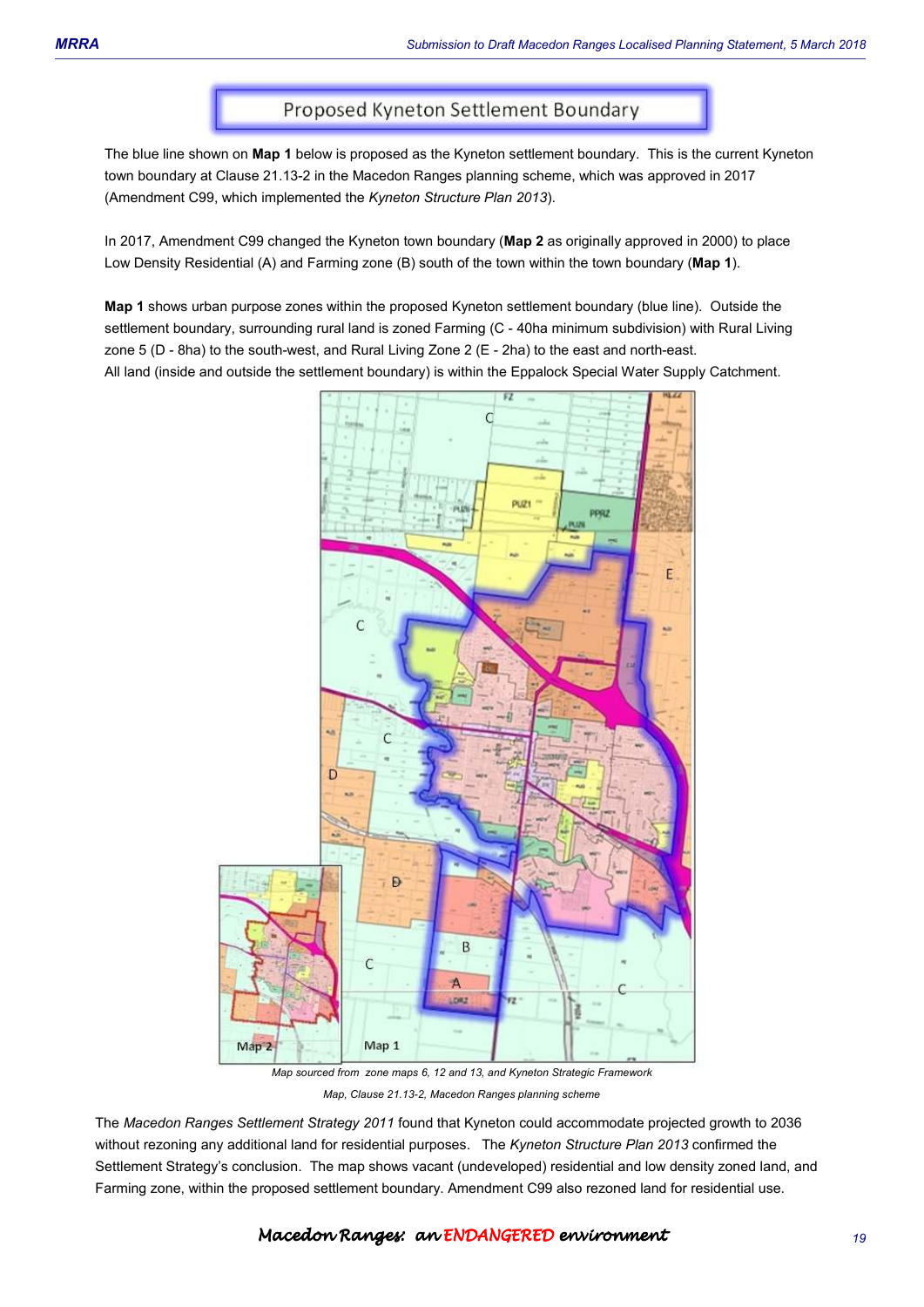# Proposed Lancefield Settlement Boundary

The blue line shown on **Map 1** is proposed as the Lancefield settlement boundary.

This differs slightly from the Lancefield town boundary in the current Macedon Ranges planning scheme (**Map 2 – green line)**, which was changed in 2015, without notice, by Amendment C84. **Map 3 (black line)** shows Lancefield town boundary as it existed between 2000 and 2015.

The proposed settlement boundary in **Map 1** (blue line) differs from the current Lancefield town boundary as it includes all of the existing LDRZ area, and excludes a small, single parcel of Rural Living Zone 1 land (40ha minimum subdivision) in the south-west as it does not add residential options.



**Map 1** show urban purpose zones within the proposed Lancefield settlement boundary (blue line). Outside the proposed settlement boundary, surrounding rural land is zoned Farming (A) and Rural Living 1 zone (B) (both 40ha minimum subdivision).



*Sources: Zone map 19.* 

*Map 2 Lancefield Township Framework Plan, Clause 21.13-8. Map 3 Clause 22.02-7 (pre-2015) (Macedon Ranges planning scheme)* 

The *Macedon Ranges Settlement Strategy 2011* found that Lancefield could accommodate projected population growth to 2036 without rezoning any additional land for residential purposes. The maps show undeveloped and under-developed residential zoned land is available within the proposed settlement boundary.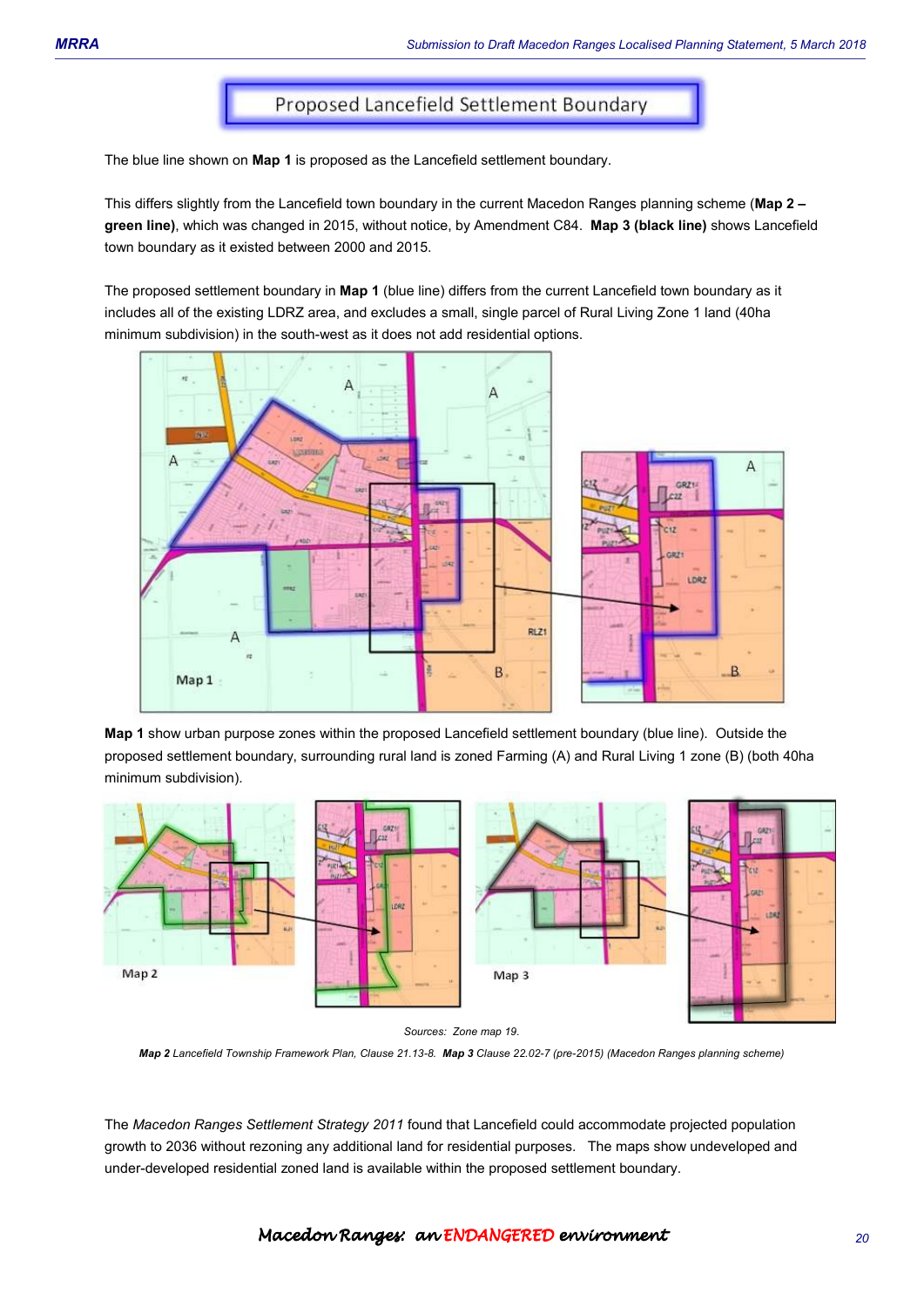# Proposed Riddells Creek Settlement Boundary

The blue line shown on **Map 1** below is proposed as the Riddells Creek settlement boundary. It differs from the current Riddells Creek town boundary at Clause 21.13-5 in the Macedon Ranges planning scheme (**Map 3,** which was approved in 2017, Amendment C100), due to an error with Area 5.

Council officers and the *Riddells Creek Structure Plan 2013* identified Area 5 as a long-term (20-30 year) future investigation area, and excluded it from the town boundary. In December 2013 Macedon Ranges Shire councillors resolved to instead elevate Area 5 to a 'priority development area'. As a result, the exhibited Amendment C100 rezoned Area 5 to Urban Growth zone and changed the town boundary to place Area 5 inside it. The exhibited Area 5 Urban Growth zone was not approved by the Minister, but the altered C100 town boundary (**Map 3**) was not readjusted to exclude Area 5. The proposed Riddells Creek settlement boundary corrects this.





Riddells Creek Structure Plan 2013 *Town Boundary* 



Approved C100: Clause 21.13-5 *Current Town Boundary* 

*Maps sourced from zone maps 38 and 39, and Riddells Creek Strategic Framework Plan at Clause 21.13-5 (Macedon Ranges planning scheme) and Riddells Creek Structure Plan 2013* 

**Map 1** shows urban purpose zones within the proposed Riddells Creek settlement boundary (blue line) including a very large area of Low Density Residential zone with high bushfire risk north-west of the town (F). The dashed line approximates the Bushfire Management Overlay applied by Amendment GC13. The Riddells Creek Strategic Framework Plan at Clause 21.13-5 in the Macedon Ranges planning scheme identifies the shaded areas at (1) as *"high bushfire threat"*, and (2) as *"Low Density Residential – enhanced bushfire measures"*.

Outside the proposed settlement boundary, surrounding rural land is zoned Rural Conservation (A), Farming (B) and Rural Living zone 1 (C), all of which have 40ha minimum subdivision size. South of the town, Rural Living zone 5 (D - 8ha) and Rural Living zone 3 (E - 4ha), as well as Rural Living zone 1 (C) together comprise the rural buffer between Mount Macedon and metropolitan Melbourne required by Statement of Planning Policy No. 8.

The *Macedon Ranges Settlement Strategy 2011* found that Riddells Creek required additional residential land to accommodate projected growth to 2036. The *Riddells Creek Structure Plan 2013* identified an additional 57ha was needed. Amendment C100 rezoned 130ha (Area 4) to Urban Growth zone. Area 4 is included within the proposed settlement boundary.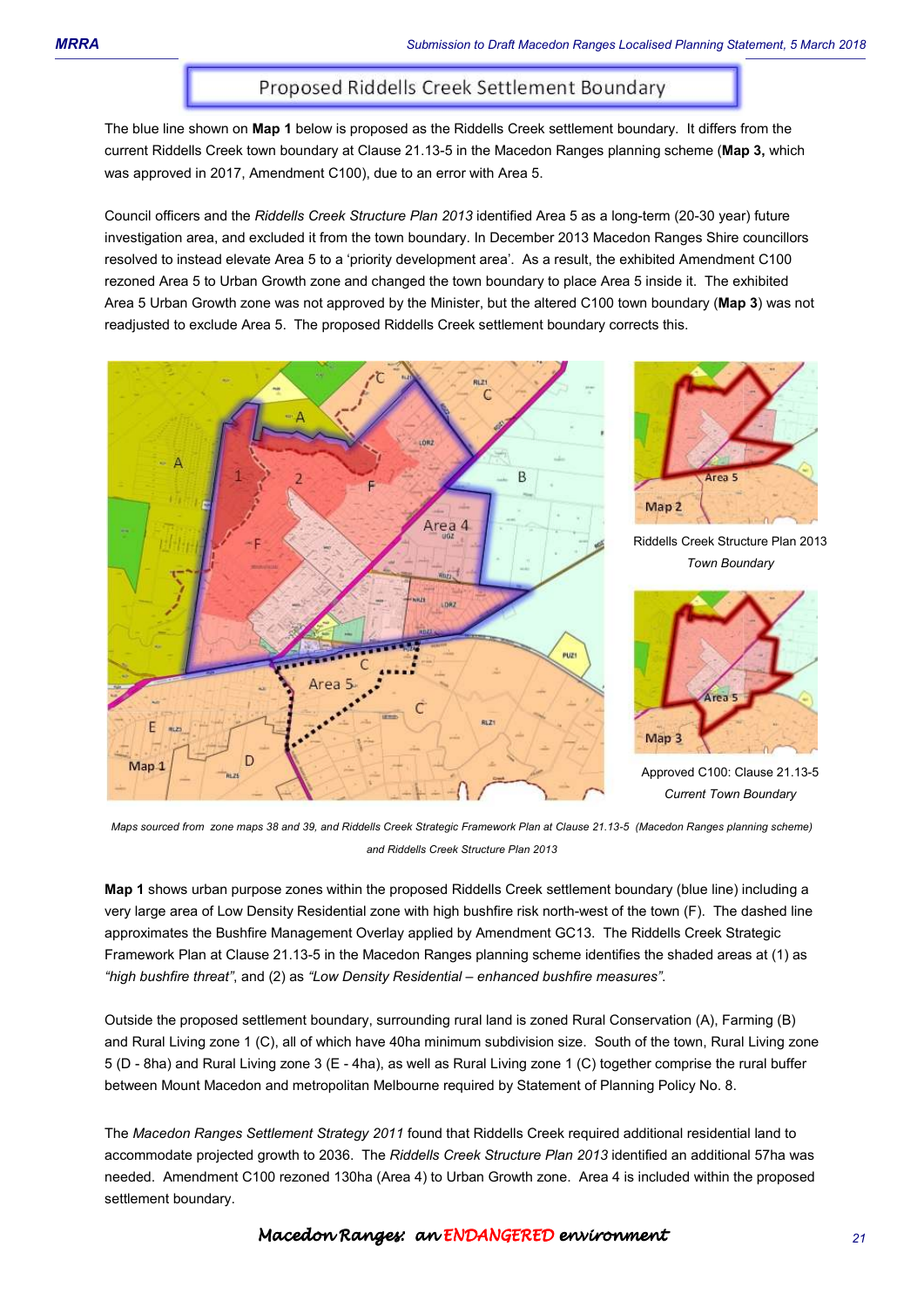The blue line shown on the map below is proposed as the Romsey settlement boundary.

This is the current Romsey town boundary at Clause 21.13-4 in the Macedon Ranges planning scheme, which was approved in 2012 (Amendment C66, which implemented the *Romsey Outline Development Plan 2009*).

The map shows urban purpose zones within the proposed Romsey settlement boundary (blue line).

Outside the proposed settlement boundary, surrounding rural land is zoned Farming (B) and Rural Living zone 1 (C) - both 40ha minimum subdivision - with Rural Living zone 2 (D – 2ha) immediately west and south of the town, and Rural Conservation zone (A) signalling the Macedon Range edge to the south-west. Romsey is constrained by high bushfire risk to the south-west, high quality agricultural soils, and the sewerage treatment plant to the east.



*Map sourced from zone maps 18, 20, 28, 29 and 30, and the Romsey Structure Plan Map Clause 21.13-4, Macedon Ranges planning scheme* 

The *Macedon Ranges Settlement Strategy 2011* found that Romsey could accommodate projected growth to 2036 without rezoning any additional land for residential purposes. The Settlement Strategy confirmed the *Romsey Outline Development Plan's* findings and set an extrapolated population figure for 2036. The map shows vacant (undeveloped) and under-developed residential zoned land within the proposed settlement boundary.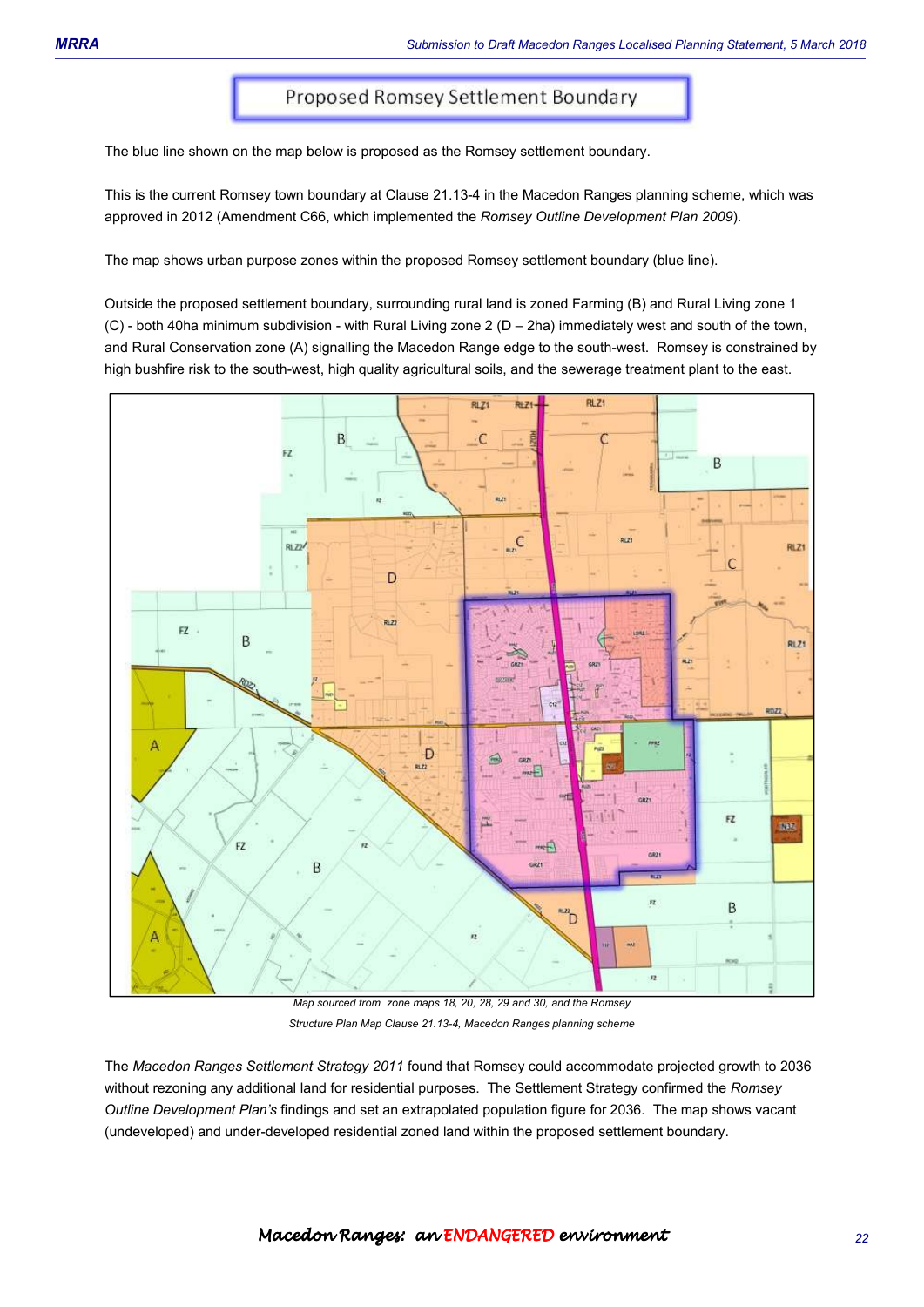# Proposed Woodend Settlement Boundary

The blue line shown on the map below is proposed as the Woodend settlement boundary. It is the current Woodend township boundary in the Macedon Ranges planning scheme at Clause 21.13-3, which was approved in 2017 (Amendment C98, which implemented the *Woodend Structure Plan 2013*).

The map shows urban purpose zones within the current Woodend town boundary (blue line). An area of Farming zone is also included to the north-east of the town.

Outside the proposed settlement boundary, surrounding rural land is zoned Rural Conservation zone 1 (A) and 2 (AA), Farming (B) and immediately east of the town boundary, Rural Living zone 1 (C). All four zones have 40ha minimum subdivision.

All land (inside and outside the town boundary) is within the Eppalock Special Water Supply Catchment.



*Map sourced from zone maps 15, 23 and 24, and Woodend Strategic Framework Map, Clause 21.13-3, Macedon Ranges Planning Scheme*

The *Macedon Ranges Settlement Strategy 2011* found Woodend had sufficient existing residential land supply within its town boundary to accommodate projected growth to 2036 without rezoning any additional land for residential purposes. The *Woodend Structure Plan 2013* confirmed the Settlement Strategy's conclusion. The map shows vacant (undeveloped) residential zoned land to the west, south west and south east, and Farming zone to the north-east, within this proposed settlement boundary.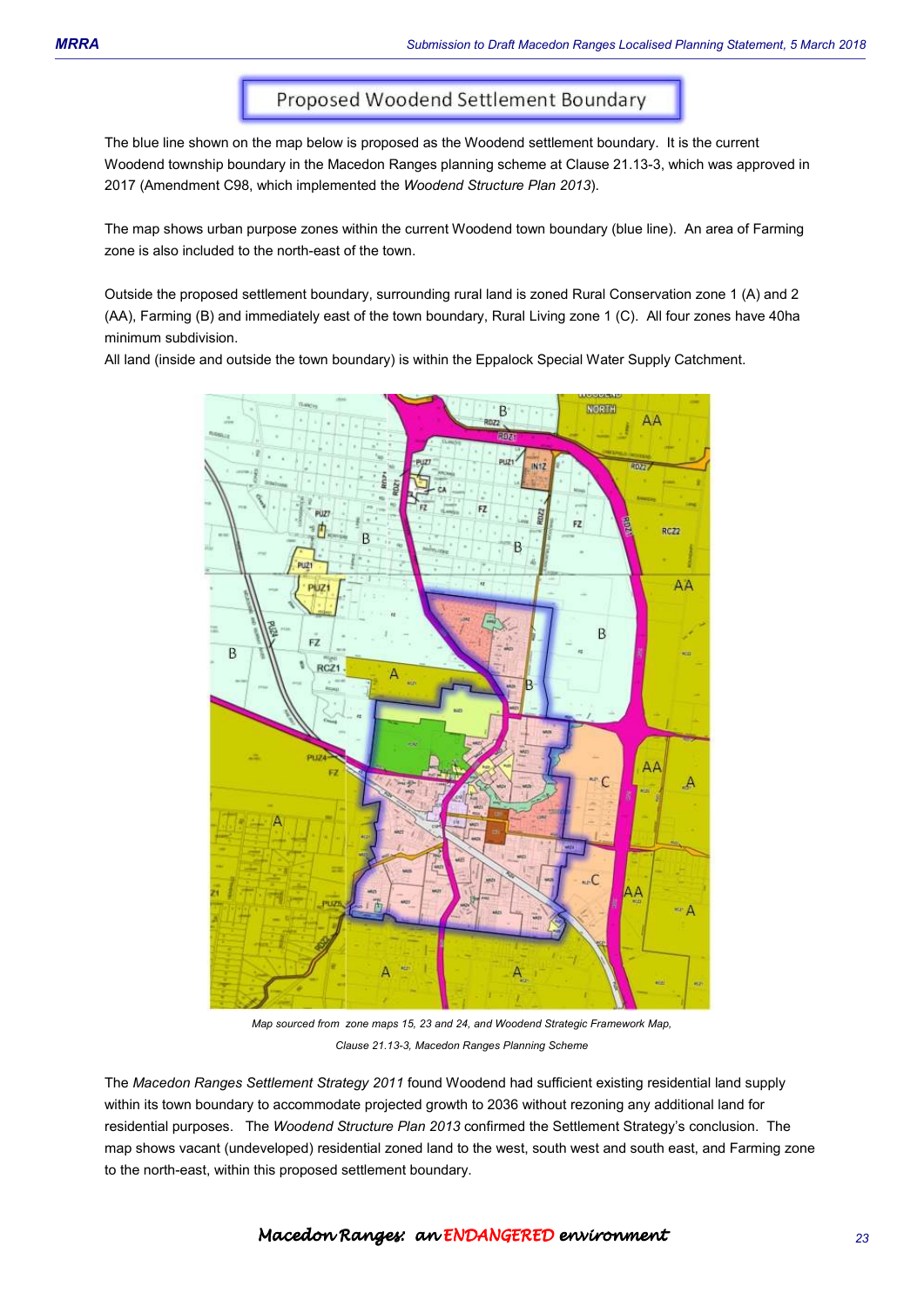ADDITIONAL CONSIDERATIONS

### A. Exclusion Of High Bushfire Risk Areas From Settlement Boundary

Riddells Creek and Woodend are identified in the Victorian Bushfire Risk Register as having extreme bushfire risk. Both towns have Bushfire Management Overlays applied within existing town boundaries.



BMO (GC13) – *differs from Clause 21.13-5*

**Riddells Creek Strategic Framework Plan, Clause 21.13-5, Macedon Ranges Planning scheme:** 

- **1** Low Density Residential land within the Bushfire Management Overlay. Identified as *"High bushfire risk".*
- **2** Low Density Residential land adjoining the BMO. Identified as *"Low Density Residential – enhanced bushfire measures".*



#### **Figure 1 Riddells Creek Bushfire Risks**

**Figure 2 Woodend Bushfire Risk Considerations** 

**Recommendation:** *remove these high bushfire risk areas from the settlement boundary, in accordance with the Macedon Ranges Protection Advisory Committee's recommendations:* 

| 5. | Direct Macedon Ranges Shire Council to ensure the settlement boundaries avoid or<br>minimise the following areas:                                             |
|----|---------------------------------------------------------------------------------------------------------------------------------------------------------------|
|    | a) areas identified in the Loddon Mallee South Regional Growth Plan Map as<br>'areas containing high value terrestrial habitat'                               |
|    | b) areas identified in the Loddon Mallee South Regional Growth Plan Map<br>for the facilitation of ongoing agricultural productivity and new<br>opportunities |
|    | c) areas identified as high bushfire risk                                                                                                                     |
|    | d) areas identified as having potential for agricultural productivity.                                                                                        |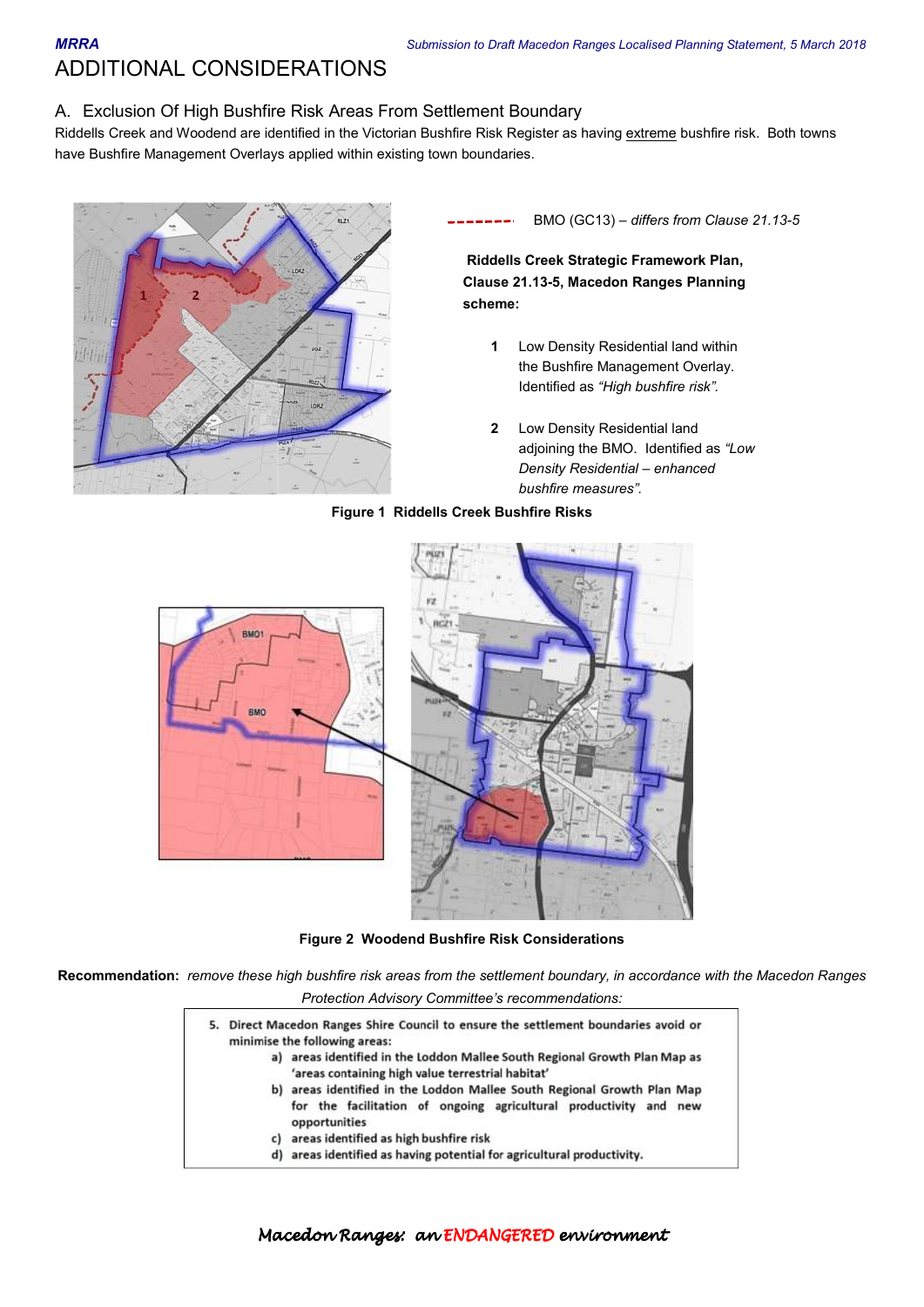## Exclusion of Low Density Residential Zone "DPO" Area At Riddells Creek

An area of Low Density Residential Zone was included within the current Riddells Creek town boundary by the *Riddells Creek Structure Plan 2013*, on the proviso that a Development Plan Overlay be applied. In Amendment C100, which implemented the *Riddells Creek Structure Plan*, the recommended DPO was not applied. Inclusion of this land within the settlement boundary without development management controls does not serve the interests of proper and orderly planning.

**Recommendation:** *remove this area from the settlement boundary.*